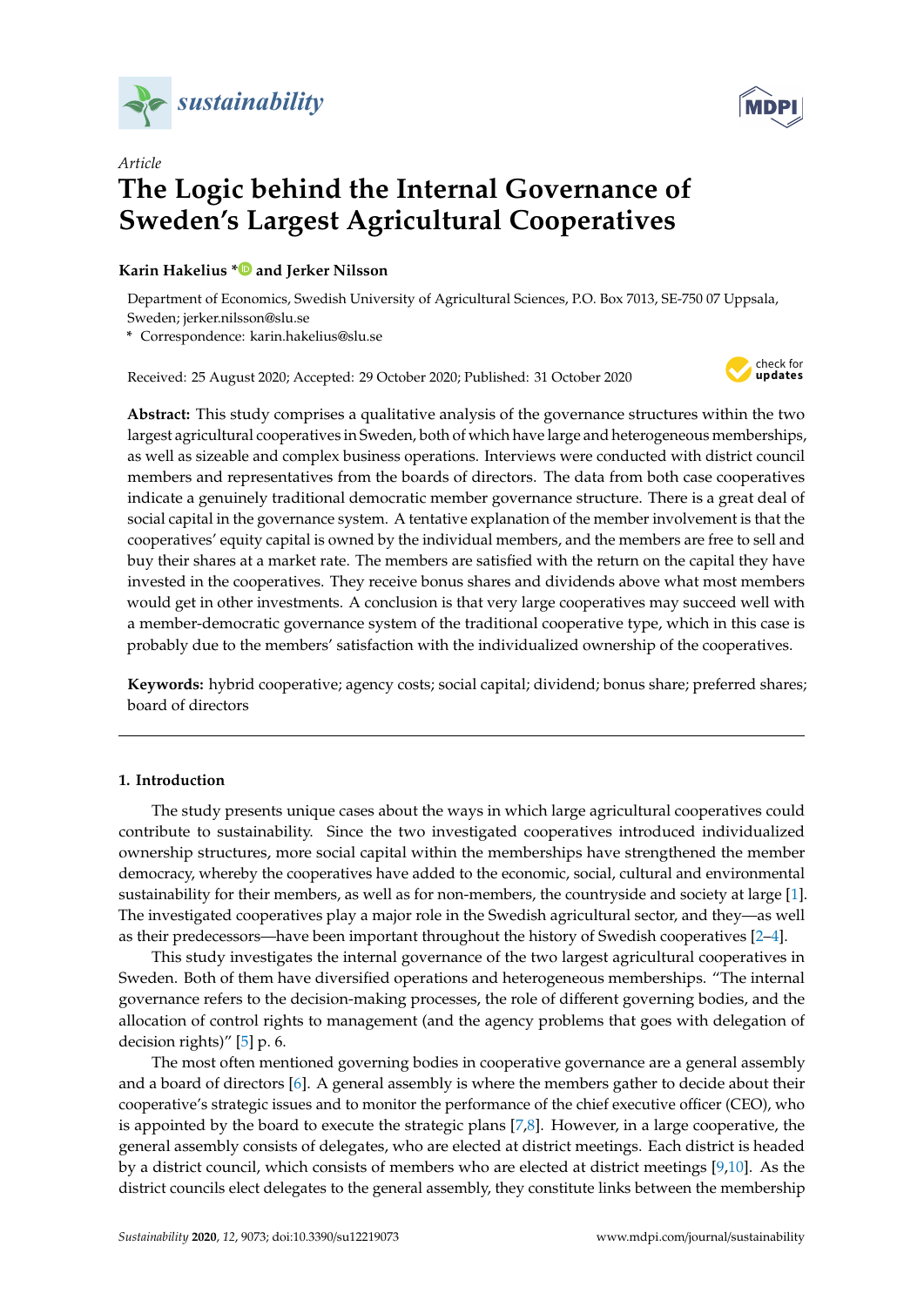and the board of directors. Except for electing representatives to the general assembly, the district councils update the board about rank-and-file members' opinions, and inform the membership about the board's decisions and the cooperative's performance. By focusing on the boards of directors and the district councils, the present study comprises the entire governance chain, from the members to the district councils, the general assembly, the board of directors, and finally the CEO.

Like other business organizations, cooperatives are hierarchically structured. Cooperatives, however, consist of two hierarchies: one for the membership organization (the society), and another one for business operations (the firm). The present study concerns only the membership organization. Power is successively delegated from the lower echelon of the membership organization to the next one up. A good governance structure is designed so that the higher echelons work in the interests of the lower ones [\[11\]](#page-16-9). Cooperative governance structures have become more varied during recent decades. Due to increasing vertical and horizontal integration, many cooperatives have complex operations, and the memberships have become large and heterogeneous. Many cooperatives have thus introduced non-traditional governance models [\[12](#page-16-10)[–14\]](#page-16-11).

The non-traditional governance models have gained the attention of researchers. A span of governance models have been explained in terms of members' property rights and control rights [\[15\]](#page-16-12). Authors have identified different governance models among European agricultural cooperatives [\[6\]](#page-16-4) and on a global scale [\[16\]](#page-16-13). These studies have an aggregate approach, and are therefore not fully compatible with studies which are based on data from within the cooperatives; as such, they study the specific governance, for example in New Zealand [\[17,](#page-16-14)[18\]](#page-17-0), member reactions to changing governance structures [\[11\]](#page-16-9), member involvement in governance [\[19,](#page-17-1)[20\]](#page-17-2), the influence of non-member directors, and, not the least, the relations of CEOs with their board of directors [\[5,](#page-16-3)[6](#page-16-4)[,16](#page-16-13)[,21–](#page-17-3)[24\]](#page-17-4).

When it comes to explaining why cooperatives have chosen one governance model or the other, the state of knowledge is, however, unclear, which is the reason for the present study. Some researchers suggest that cooperatives with complex and large business operations tend be governed by externally-recruited directors, because the members are not sufficiently qualified [\[6](#page-16-4)[,8](#page-16-6)[,16](#page-16-13)[,25](#page-17-5)[,26\]](#page-17-6). Other researchers have suggested that the cooperatives' financial structure affects the government system, because external financiers will demand formal influence [\[15](#page-16-12)[,24\]](#page-17-4). Surveys among US cooperatives, however, do not support the hypothesis about a relationship between the governance structure and the financial structure [\[27](#page-17-7)[,28\]](#page-17-8).

The present study challenges the claim of an alignment between the cooperatives' governance structures and their financial structures. The two investigated cooperatives adhere strictly to the democratic member principles, which are typical for traditional cooperatives. The cooperatives' strategies concerning market-based and differentiated pricing, as well as individualized member capital, however, do not follow the traditional cooperative principles. The explanation is that, owing to the democratic member governance policy, the cooperatives receive member support for untraditional marketing and financial strategies, and these are instrumental in the provision of members' benefits.

The aim of this study is to explore the logic behind the governance structure of cooperatives, for which the two largest Swedish agricultural cooperatives provide the empirical basis. The study adds to the theoretical understanding about the factors that affect cooperatives' choices of governance structures.

For institutional reasons, the two investigated cooperatives are not representative for agricultural cooperatives at large, in Sweden or elsewhere. The legislation on cooperatives varies among countries and over time. Swedish law does not set any limits on how much money cooperatives can transfer to their members and still enjoy single taxation. This allows transferability for equity, and the cooperatives may have a variety of financial instruments. In spite of these peculiarities, the findings of this study may have a general and theoretical value, as they indicate the ways in which a cooperative's choice of government model is related to individualized member ownership and the cooperatives' business relations with members, while previous studies have focused on governance structures in relation to other financial structures.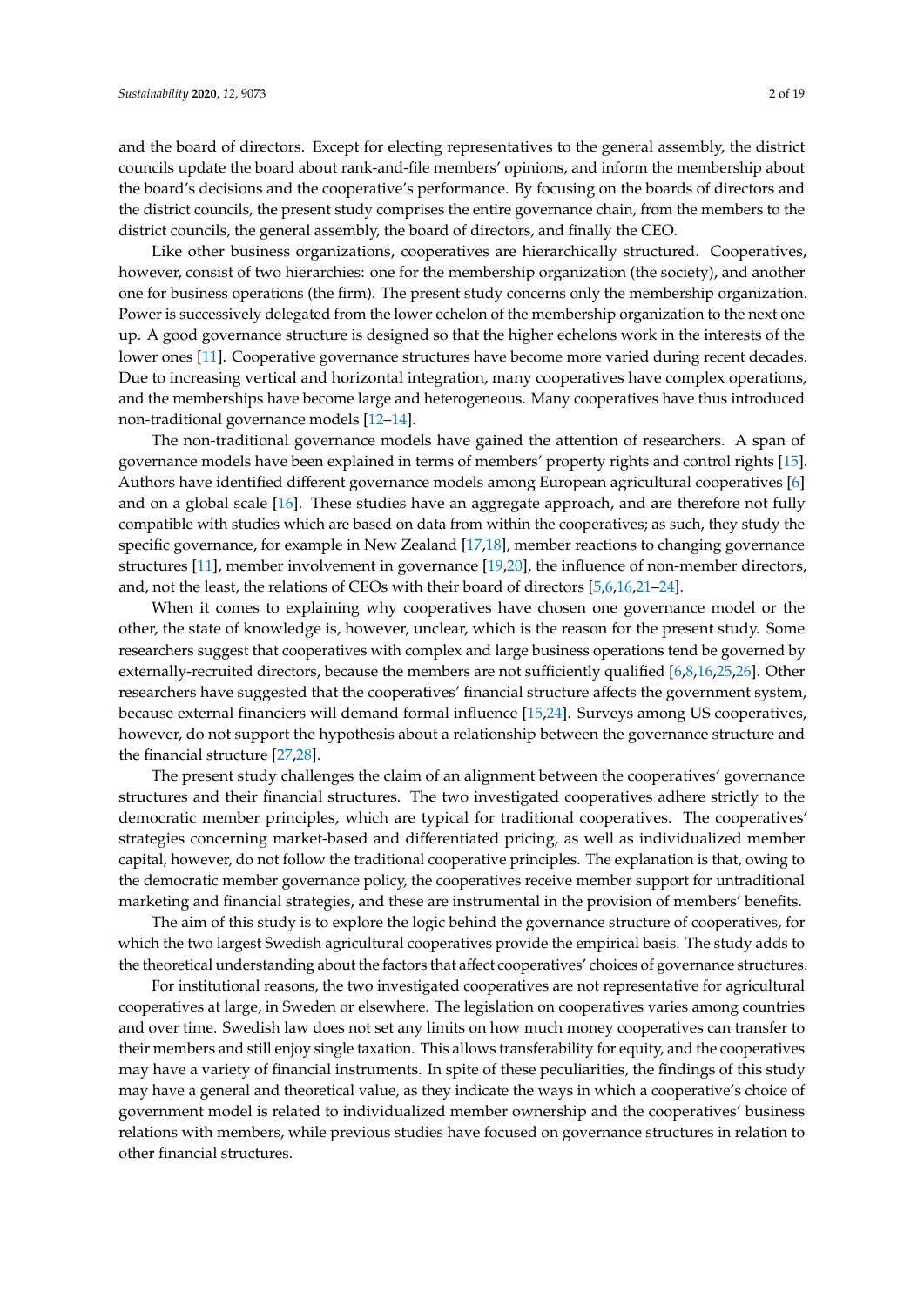Section [2](#page-2-0) presents a conceptual framework in which it is posited that the agency problems that are immanent in the governance of large cooperatives can be understood in terms of measures for the support of social capital. Section [3](#page-3-0) describes the two case cooperatives. Section [4](#page-9-0) gives an account of the data collection procedure. In Section [5,](#page-9-1) the observations from a series of interviews are summarized, while Section [6](#page-14-0) comprises a discussion of the ways in which the data can be interpreted in terms of social capital. Section [7](#page-15-0) presents conclusions about the links between governance, ownership, and marketing principles.

## <span id="page-2-0"></span>**2. Conceptual Framework**

## *2.1. The Costs of Internal Governance*

Some cooperatives have small and homogeneous memberships, and simple, member-related operations. The entire membership can gather at general assembly meetings, and the members make decisions on the cooperative's strategies. Thus, the members have low costs for running their cooperative. Personal acquaintances mean trust, and the members will have similar notions about their cooperative's mission. These conditions were prevalent when practically all existing cooperatives were young, but they can still be found in many small cooperatives [\[29\]](#page-17-9). However, it became necessary to have a leader, as many of the small cooperatives expanded. This person was often a trusted member or a farmer's son. This entailed increasing, but still relatively low, monitoring costs. Communication was simple through personal contacts. The interdependence between members, as well as between members and leadership, fostered social capital.

As time passed, intensified competition and a quest for low processing costs through large-scale operations gave rise to many mergers. Thus, cooperative memberships have grown to thousands, or tens of thousands. If members of a large and heterogeneous membership are to unite about conditions that everybody agrees on, there will be high *collective decision-making costs*. "Collective decision-making costs arise with the adoption of costly processes to address patron interest heterogeneity and/or inefficient decisions that fail to maximize the aggregate welfare of the owners as a group" [\[16\]](#page-16-13), p. 21.

Hansmann [\[30\]](#page-17-10) suggests the delegation of authority to committees as a way of reducing collective decision-making costs. As the delegation of power in the member hierarchies has come to comprise several echelons, the distance between members and leadership has increased. Instead of collective decision-making costs, cooperatives have higher democracy costs in the form of meetings and information letters, etc. [\[31](#page-17-11)[,32\]](#page-17-12). However, these cost increases are outweighed by the production cost savings, owing to economies of scale. In the same manner, more efficient production has compensated for the higher cost to members of monitoring leadership in the form of incentive schemes, auditing, policy documents, annual reports, and meetings at different organizational echelons, etc.

When a cooperative's operations become more complex and the membership organization is split into several layers, there will also be *agency costs*. Agency costs are a consequence of *information asymmetry*, which arises when somebody, due to their superior knowledge, is able to reap unduly-high benefits [\[33\]](#page-17-13). The principals, i.e., the members of a cooperative, will suffer as the agent, i.e., leadership, extracts part of the residuals that the members are entitled to in their role as owners and users.

Agency theory is based on the assumption of *opportunism*, i.e., self-interest seeking with guile. Some humans may sometimes seek advantages for themselves, even to the extent that they are not honest with others. Due to information asymmetry, the leaders of a hierarchically-structured organization are in a position to deceive others [\[34\]](#page-17-14). CEOs are in a special position to act opportunistically, as they are tasked with the execution of the decisions made by the boards, and a board may have difficulties in monitoring the CEO. There may also be opportunistic behavior in other relationships within the membership hierarchy. Even elected representatives can be deceptive.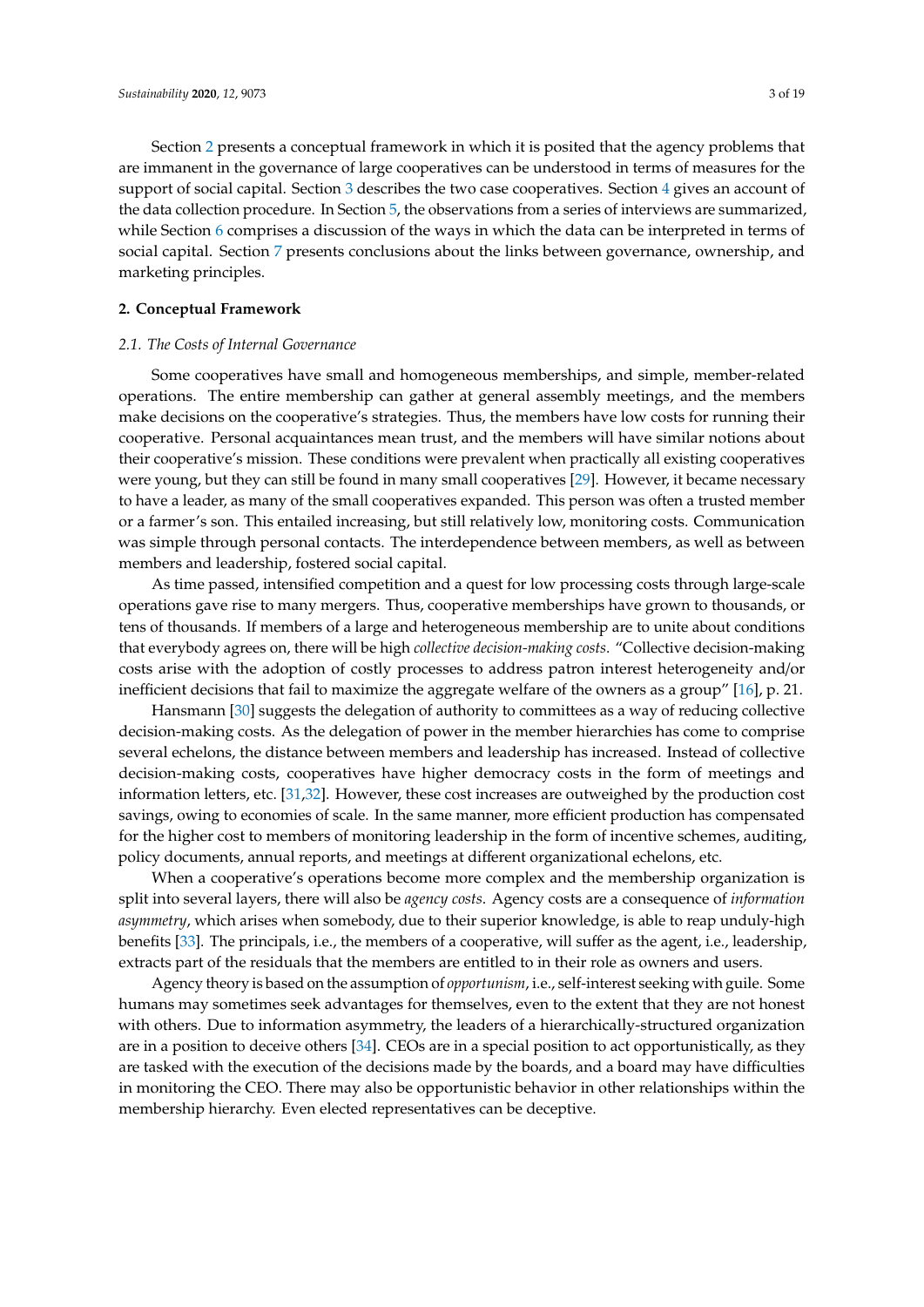## *2.2. Agency Costs and Social Capital*

Cooperatives with large and heterogeneous memberships are more likely to suffer from agency problems, and so are cooperatives with complex businesses [\[35\]](#page-17-15). Under these conditions, the amount of *social capital* within the membership may be so low that the members do not make sufficient efforts to govern the cooperative [\[36\]](#page-17-16).

Cooperatives have been characterized as being based on the existence of social capital within the membership [\[37](#page-17-17)[,38\]](#page-17-18). For internal governance to result in the coordination of activities and a good allocation of resources, there is a need for social capital among members, elected representatives at different levels, and management. [\[39\]](#page-17-19) p. 6, specify three attributes of social capital: "the fabric of trust, shared values and understanding that allows diverse participants to work together towards collective outcomes and common goals".

*Trust:* interpersonal relationships can lead to trust, reciprocity, and solidarity [\[40](#page-17-20)[,41\]](#page-17-21). Trust is "the willingness of a party to be vulnerable to the actions of another party based on the expectation that the other will perform a particular action important to the trustor, irrespective of the ability to monitor or control that other party" [\[42\]](#page-17-22) p. 712. However, the trust evaporates if a trusted partner is found to be dishonest. Therefore, trust is more likely in long-term relationships, and when the parties are mutually dependent on each other. The relationships between members and elected representatives at different levels of the membership hierarchy reduce the information asymmetry of the organization, and thus the amount of trust increases. Elected representatives are often keen to have a good reputation.

*Shared values:* elected representatives have the task of facilitating information exchange, which contributes to interest alignment, mutual relations, values, norms, a motivational structure, and social skills, all of which facilitate communication. Researchers have formulated so-called '*cooperative values*', claiming that the cooperative principles originate from a specific set of human values, such as equality, fairness, and democracy [\[43–](#page-17-23)[45\]](#page-18-0). These values are supported by legislation, statutes, contracts, information, and other cooperative phenomena, but they cannot, in themselves, guarantee low agency costs. More interest alignment is achieved through shared values, and more common norms are fulfilled.

*Understanding*: interaction fosters social norms, which contribute to cohesion. Social exchanges between equals stimulate a feeling of community. Because cooperative legislation and statutes stress the equal and fair treatment of members, there is the probability that mutual understanding will evolve. Networking facilitates collaboration and stimulates learning [\[40,](#page-17-20)[46\]](#page-18-1). Networks can be characterized by *bonding and bridging social capital*. While bonding social capital refers to social networks of closely related people—such as family, close friends, and neighbors—bridging social capital exists among loose friendships and colleagues [\[47\]](#page-18-2). Bonding social capital provides personal support and access to resources, and is crucial in the creation and nurturing of community organizations [\[10,](#page-16-8)[47\]](#page-18-2).

In short, social capital affects people's involvement in collective activities, such as the governance of cooperatives [\[48](#page-18-3)[,49\]](#page-18-4). Reciprocity is expected in well-functioning governance processes, i.e., it provides a service to others with the expectation that the kindness will be returned [\[41\]](#page-17-21). A key concept is *legitimacy*, i.e., that the membership thinks that the leaders govern the cooperative in a way that is in the membership's interest.

## <span id="page-3-0"></span>**3. The Case Cooperatives**

## *3.1. Sweden's Largest Agricultural Cooperatives*

This study analyzes the governance of the two largest Swedish agricultural cooperatives, namely Lantmännen, which is a grain marketing and farm input cooperative, and Södra Skogsägarna (hereinafter 'Södra'), which is a forestry cooperative. In Sweden, forestry cooperatives are considered to be a branch of agricultural cooperatives because about half of the country's productive forestland is owned by farmers and other individuals [\[50\]](#page-18-5).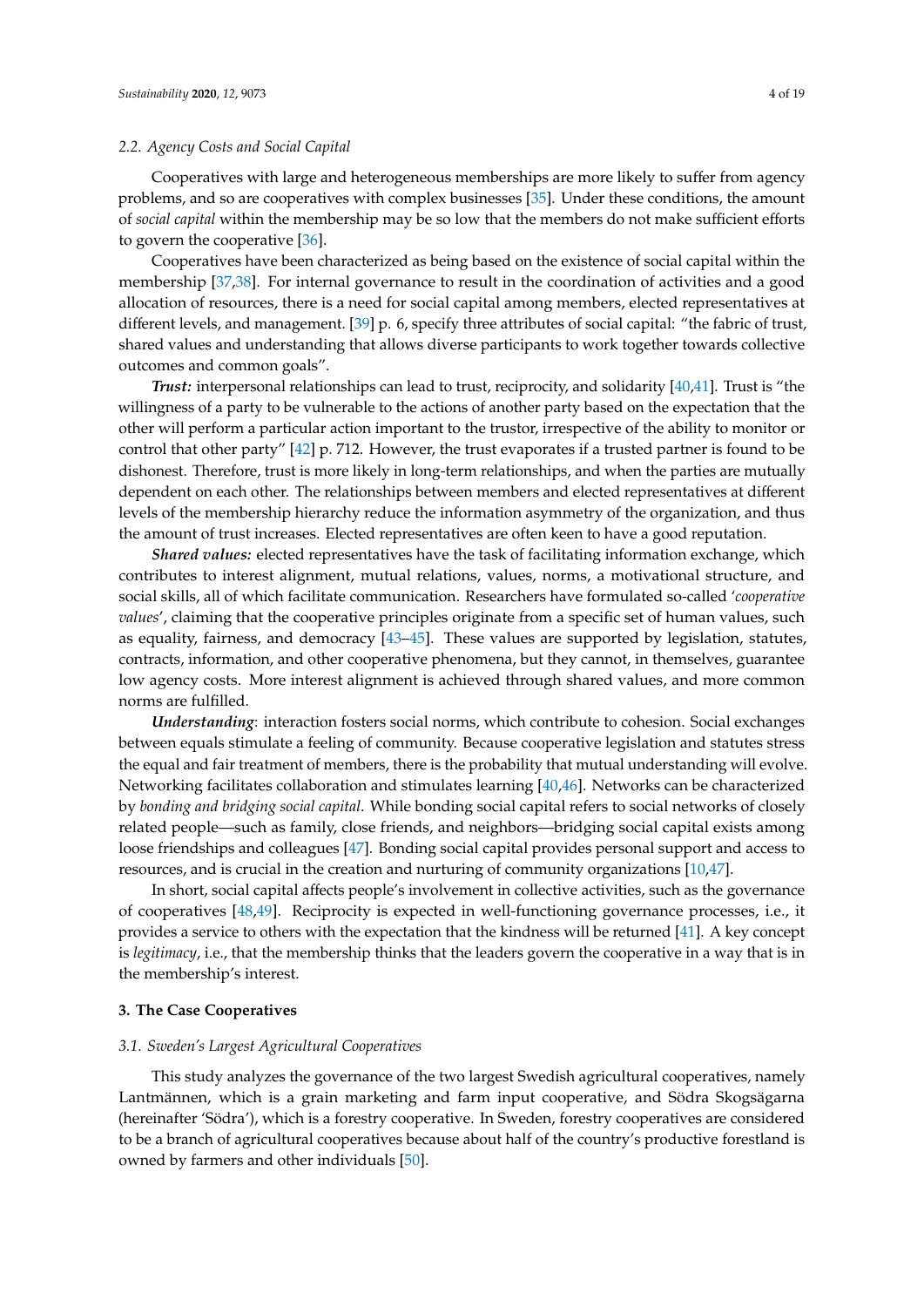The number of Swedish agricultural cooperatives has fallen to approximately twenty due to mergers and acquisitions [\[3\]](#page-16-15). This means that there are both large and small cooperatives; some of these are market-dominant, while others apply a niche strategy [\[29\]](#page-17-9). The two case cooperatives dominate many of the markets in which they operate. Table [1](#page-5-0) presents the cooperatives' net sales, equity ratios, patronage refunds, dividends to members, and other details.

Lantmännen has about 25,000 members, while Södra has about 50,000 members. Lantmännen allows active agricultural producers throughout Sweden to become members. Södra requires that a member owns forestland in the southern part of the country. Some Lantmännen members in southern Sweden own forestland in addition to their agricultural land, and therefore also belong to Södra. Even though both cooperatives have extensive international operations, there are no members from other countries.

The case cooperatives have an open membership policy in accordance with traditional cooperative principles and Swedish legislation, i.e., they have equal voting rights and delivery rights for members. However, both cooperatives have traits of being non-traditional, or hybrid, cooperatives because their members have—to a large extent—individualized ownership, and thus the cooperatives are partly profit-seeking. This is also supported in that the cooperatives' business relations with their members are strictly based on market considerations, while solidarity in the form of cross-subsidization and other traditional cooperative principles has been abandoned.

The introduction of individualized ownership in the case cooperatives took place over some years, starting in about 2000 (Södra) and 2010 (Lantmännen). One reason was that the farmers are becoming fewer, have increasingly large farming operations, have large investments, and are professional, all of which indicate an trend towards a focus on economic benefits and an individualistic mentality [\[4,](#page-16-2)[51\]](#page-18-6). In order to keep member involvement, business volumes, and equity, the cooperatives adapted to the emerging member requirements. The benefits of the individualized ownership are confirmed by surveys that the cooperatives' member relations offices conduct regularly, and by surveys conducted by researchers [\[1](#page-16-0)[,52,](#page-18-7)[53\]](#page-18-8).

The individualized ownership structure of the investigated cooperatives is congruent with the definition of cooperatives: "In a cooperative, the user is the focal point, with the direct status of user, owner, and control vested in the same individual" [\[54\]](#page-18-9) p. 85. This definition does not claim anything about collective versus individual ownership, nor do other conceptualizations [\[30\]](#page-17-10). Nevertheless, other Swedish cooperatives have kept their traditional financial structure, with non-tradable shares and a large amount of unallocated equity. They would not have a large enough amount of tradable shares to be attractive to any bank to function as a market maker, and none of them have such a stable financial status and such good performance as the two case cooperatives.

The next two subsections give an overview of the two case cooperatives' development, business operations, ownership, and member composition. The presentation of the governance structures is merged in the subsequent subsection because the two cooperatives are similar in this respect.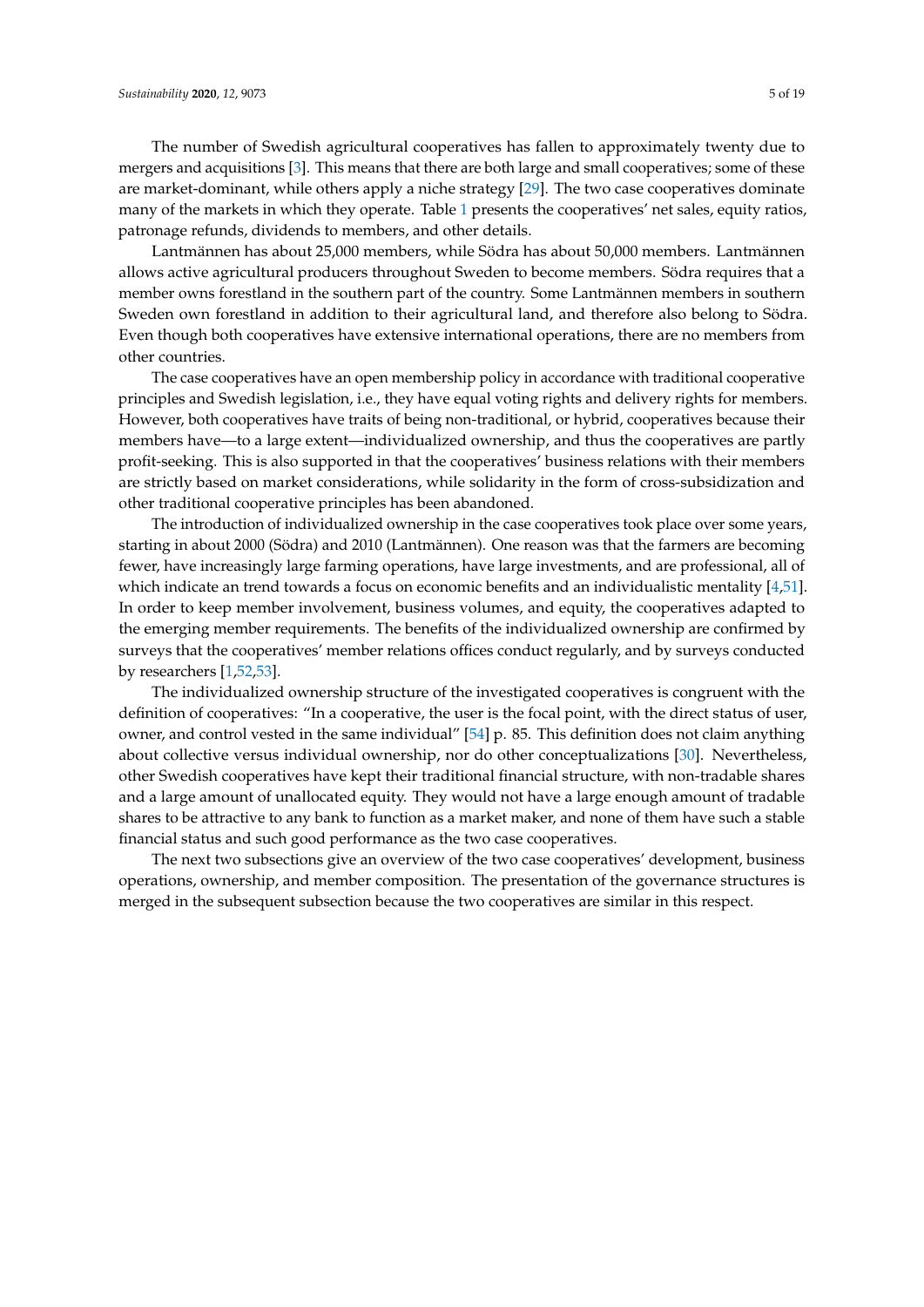<span id="page-5-0"></span>

| Financial Status, 31 December 2016                                 | Lantmännen                                                                                                                                                                                                                  | Södra                                                                                                                         |  |
|--------------------------------------------------------------------|-----------------------------------------------------------------------------------------------------------------------------------------------------------------------------------------------------------------------------|-------------------------------------------------------------------------------------------------------------------------------|--|
|                                                                    |                                                                                                                                                                                                                             |                                                                                                                               |  |
| Total capital, MSEK *                                              | 32,490                                                                                                                                                                                                                      | 21,869                                                                                                                        |  |
| Equity ratio, %                                                    | 42.7                                                                                                                                                                                                                        | 55.0                                                                                                                          |  |
| Composition of member capital (equity                              |                                                                                                                                                                                                                             |                                                                                                                               |  |
| and other member investments)                                      |                                                                                                                                                                                                                             |                                                                                                                               |  |
| common shares including bonus<br>shares, %                         | 16<br>The members' obligation to own<br>common shares is in proportion to<br>member patronage, and it is<br>redeemed at par value upon<br>member exit.<br>Bonus shares are freely tradable<br>among members at market rate. | 26<br>Neither common shares nor bonus<br>are redeemed by the cooperative<br>but are sold to another member at<br>market rate. |  |
| preferred shares, %                                                | 21                                                                                                                                                                                                                          | 12                                                                                                                            |  |
| unallocated capital, %                                             | 62                                                                                                                                                                                                                          | 62                                                                                                                            |  |
|                                                                    |                                                                                                                                                                                                                             |                                                                                                                               |  |
| Performance, 2016                                                  | Lantmännen                                                                                                                                                                                                                  | Södra                                                                                                                         |  |
| Net sales, MSEK *                                                  | 37,244                                                                                                                                                                                                                      | 18,482                                                                                                                        |  |
| Operating margin, %                                                | 4.6                                                                                                                                                                                                                         | 5.4                                                                                                                           |  |
| Return on operating capital, %                                     | 8.4                                                                                                                                                                                                                         | 7.0                                                                                                                           |  |
| Return on equity, %                                                | 11.0                                                                                                                                                                                                                        | 6.0                                                                                                                           |  |
| Patronage refunds, % of member<br>business volume                  | 2.5 (grain and inputs)<br>0.5 (machinery)                                                                                                                                                                                   | 8                                                                                                                             |  |
| The cooperative's provision of bonus<br>shares, % on common shares | 3.0<br>Three-quarters are based on<br>member investments and<br>one-quarter on member business<br>volume                                                                                                                    | 10.0<br>Based on member common shares,<br>not redeemed by the cooperative<br>but sold to another member                       |  |
|                                                                    | 9.0                                                                                                                                                                                                                         | 4.0                                                                                                                           |  |
| Dividends, % on common shares                                      | 7.25                                                                                                                                                                                                                        | 5.7                                                                                                                           |  |
| Dividends, % on preferred shares<br>Average number of employees    | 9880                                                                                                                                                                                                                        | 3594                                                                                                                          |  |

**Table 1.** Financial status and economic performance of the case cooperatives. Sources: [\[55](#page-18-10)[,56\]](#page-18-11).

## *3.2. Business and Financial Structures*

#### 3.2.1. Lantmännen

*Development:* Lantmännen (Source: [\[55\]](#page-18-10)) is the result of a large number of mergers among smaller cooperatives; the oldest was established in 1880. The present cooperative was created in 2001 through an almost-nationwide merger of nine regional cooperatives, creating a new nationwide cooperative. It is one of the largest agri-business firms in Northern Europe. The cooperative is continually expanding its operations, mainly in foreign markets. Lantmännen has production plants in more than twenty countries.

*Business operations*: business operations are split into five divisions. The members have business relations only with *'Division Agriculture'*, which represents 27% of the cooperative's sales. This division purchases all types of crops and sells all types of farm inputs, such as seed, pesticides, fertilizers, and machinery. In 2016, 41% of the grain was exported. The division operates in accordance with traditional cooperative principles. Given the heterogeneity of the membership, the cooperative is keen on avoiding cross-subsidization, and thus the prices that the cooperative offers its members are based on market considerations. All of the profits that the division makes are reimbursed to the members in the form of patronage refunds, the issuance of bonus shares, dividends on common shares, and bonus shares. The bonus shares are freely tradable among the membership at market prices.

The other four divisions are profit-seeking. The largest one, '*Division Food*' (36%), processes member and non-member grain into flour, bread and cakes, pasta, cereals, and other products. These products are sold under an array of well-known brand names in many markets. The other divisions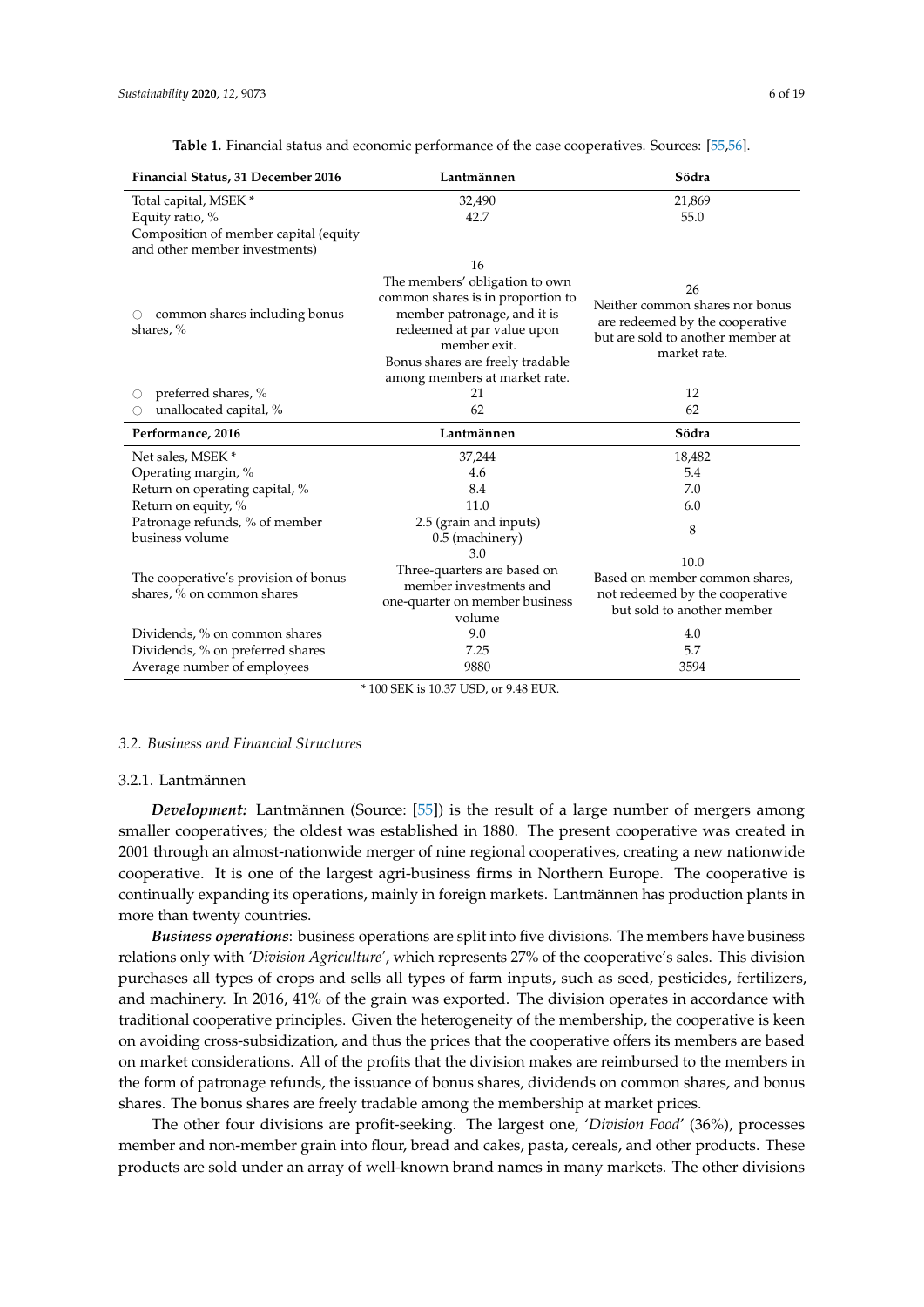are '*Division Machinery*' (29%), Division Energy (bio-ethanol and alcohol) (7%), and '*Division Real Estate*' (1%).

*Ownership:* members are obliged to own common shares in direct proportion to their volume of business with the cooperative, although payment is made over many years through deductions from the payments from the cooperative. In order to finance the four profit-seeking divisions, Lantmännen sells preferred shares to members. These are freely tradable between members at a market rate. At least 40% of the profits made in the profit-seeking divisions are paid to members as dividends on their preferred shares. The capital return of members is far higher than they could get in most other investments (Table [1\)](#page-5-0). The remaining 60% goes to the unallocated funds, which are later converted into bonus shares.

*Membership heterogeneity*: the Lantmännen membership is quite heterogeneous. Its large geographical spread means that its members have different production conditions. The members may have all types of agricultural production. Many are part-time farmers. Some members produce grain, which the cooperative converts into animal fodder to be sold to other members. Grain-producers and animal breeders are likely to sell their products and buy farm inputs regularly, but their solidarity cannot be counted on. While most members are interested mainly in their role as patrons, others want returns on their investments in the cooperative.

## 3.2.2. Södra

*Development:* Södra (Source: [\[56\]](#page-18-11)) was established in 1938, but since then, a few neighboring forestry cooperatives have been included, whereby Södra's operations have come to comprise the most productive forestland in Sweden. The cooperative has—during the last five to ten years—successively developed a specific model for individualized member ownership, implying that members are incentivized to invest in the cooperative.

*Business operations*: the cooperative's business operations cover the entire process, from planting new trees to processing the various components of trees into marketable products. The operations take place in four divisions. '*Södra Forests'* is the member-related division. It buys timber from members and offers all sorts of forest management services to its members (21% of the net sales). '*Södra Wood'* (30%) runs sawmills and processes sawn timber into other products, such as houses. '*Södra* Cell' (42%) runs the paper pulp production. The remaining 7% consists of *miscellaneous* activities, such as wind mills. The cooperative has many processing plants in Sweden and some neighboring countries. Södra sell paper pulp and sawn timber to other processors. With about 57% of its production volume being sold abroad, Södra is one of the world's largest exporters of paper pulp and sawn timber.

The processing plants represent large investments. The paper pulp mills have a process production, which means that they run close to their capacity ceiling. This requires an even inflow of timber, which is attained because Södra uses the price parameter when buying timber from its members [\[1\]](#page-16-0). Södra has a policy of evening out the timber price over the years, as a high price during a low business cycle would result in volumes that cannot be handled.

*Ownership***:** Södra's pricing policy results in profits. About half of the profits are paid to members as capital returns and patronage refunds, while the remainder goes to unallocated funds. The money is paid to the members in a way that creates a balance between the members' willingness to invest and to deliver. The members receive patronage refunds. It is more important that Södra has a specific set of rules regarding common shares, bonus shares, and preferred shares. When delivering timber, the members receive common shares when a withdrawal is made from the payment for the delivered timber. Södra has no other requirement for the member ownership of common shares.

Common shares are attractive for members not only because they get a dividend, but because they also receive annual bonus shares in proportion to their ownership of common shares, and the ownership of bonus shares is also rewarded with dividends. The bonus shares emanate from the cooperative redistributing a part of its unallocated funds to its members. In addition to common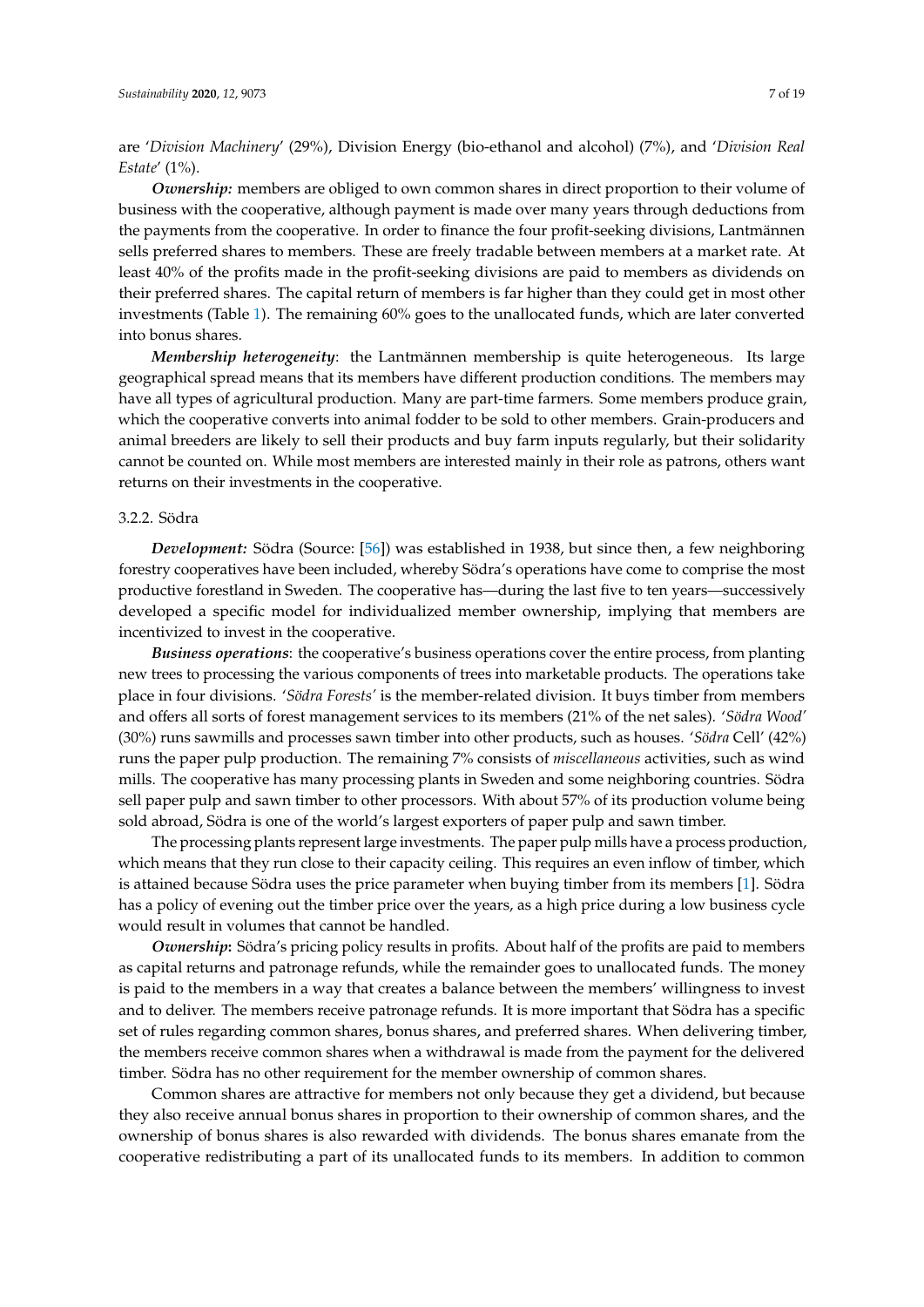shares and bonus shares, the members have the possibility to buy preferred shares, which are subject to dividends as well.

Members can freely buy and sell all three classes of shares on an open market. The market for shares and the high return on member investments are core elements in Södra's business model, because the members are interested in receiving a high return on their investments. The members decide for themselves how much they want to invest in Södra. Thus, the member ownership of shares is basically voluntary. Södra's ownership model implies that the cooperative works according to profit-seeking principles.

By catering to market mechanisms both for the raw product market and the capital market, Södra can convey more money to its members than what would be possible if all of the traditional cooperative principles were adhered to, i.e., paying a high price for timber and paying a low return on member investments. Surveys among Södra's members indicate high scores on member satisfaction [\[52](#page-18-7)[,53\]](#page-18-8).

*Membership heterogeneity*: even though all of Södra's business operations are related to wood, the membership is heterogeneous. A growing share of the members do not live at their properties. Some members mainly focus on their patron role, while others consider their investor role to be more important. Some members disapprove of Södra purchasing timber from non-members and its foreign investments. Forest owners' business with Södra may be quite irregular because they are in a position to postpone their deliveries for years, and likewise, the services that the cooperative provides can be postponed for several years.

#### *3.3. Governance Structure*

Figure [1](#page-8-0) applies to both of the investigated cooperatives, since they follow the same legislation on cooperatives and are subject to the same set of traditions. The similarity between the cooperatives may also depend on the fact that both are large and have integrated a great deal forwards into processing. The arrows in Figure [1](#page-8-0) indicate that there are many agency relationships involved. Table [2](#page-7-0) shows the differences in the number of representatives in the various assemblies.

<span id="page-7-0"></span>

| Lantmännen | Södra |
|------------|-------|
| 20         | 36    |
| 1258       | 1410  |
|            | 12    |
|            | 9     |
| 101        | 200   |
| 23         | 36    |
|            |       |
|            |       |
|            |       |
|            |       |

**Table 2.** Facts on the investigated cooperatives. Sources: [\[55](#page-18-10)[,56\]](#page-18-11).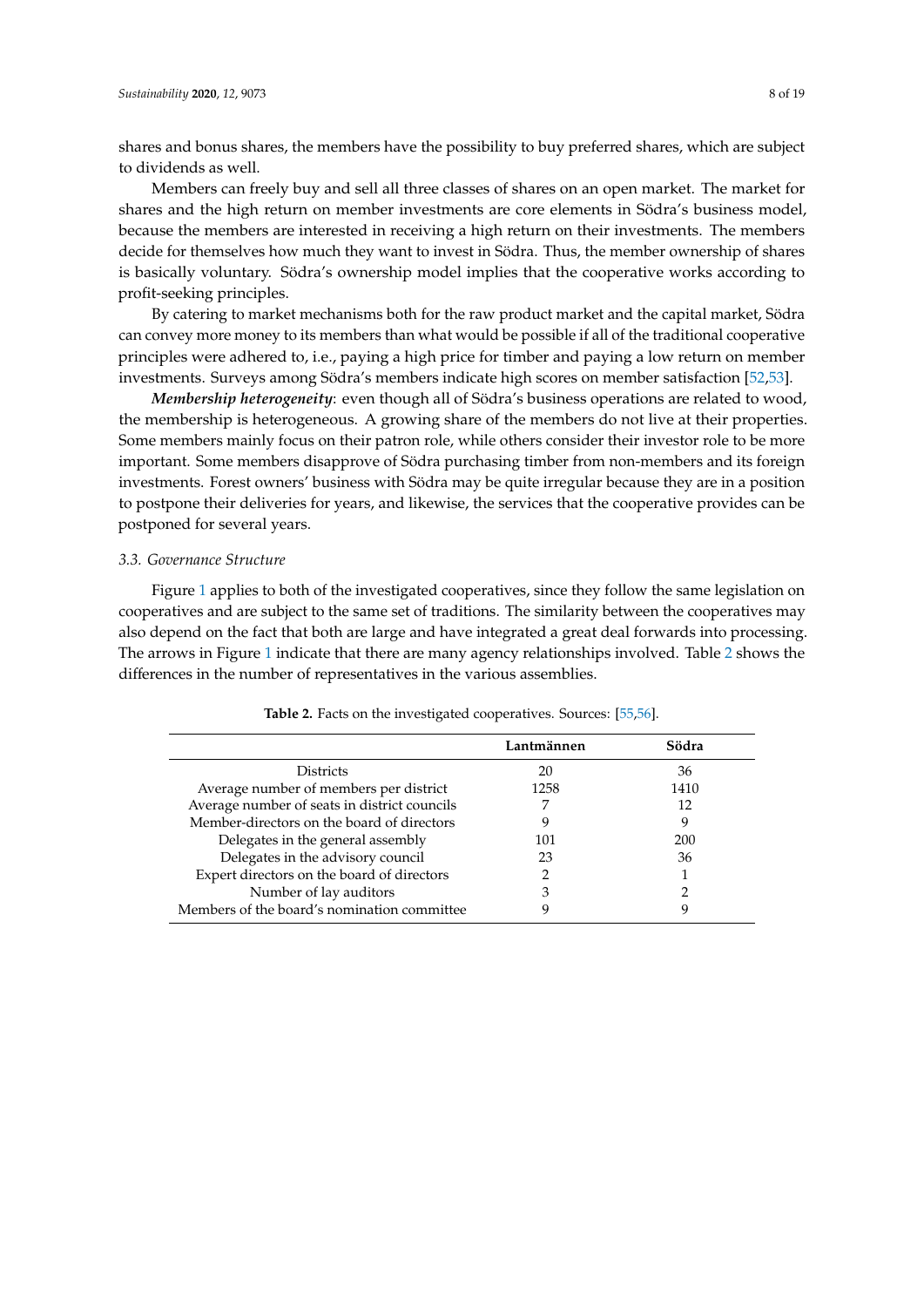districts.

<span id="page-8-0"></span>

*General Assembly,* mainly consists of district council chairpersons.

*Board of Directors*, elected at the general assembly. External directors may be elected in addition to farmer-member directors. Trade unions elect three directors in accordance with Swedish law.

*The Advisory Council* meets a few times per year for the purpose of information exchange. The delegates are district council chairpersons, the cooperative be lay auditors, in addition to an auditing bureau.

*Auditors:* A few members are elected to

chairperson of the nomination committee.

directors, the lay auditors, and the

*Chief Executive Officer (CEO)*

**Figure 1.** The governance structure of the two case cooperatives. The arrows show that individuals at **Figure 1.** The governance structure of the two case cooperatives. The arrows show that individuals at one organizational level are elected to another level in the organization, while the CEO is appointed by by the board. Source: inspired by [10]. the board. Source: inspired by [\[10\]](#page-16-8).

The Swedish law on cooperatives prescribes a traditional governance structure. The general cooperatives consists of delegates, who are elected by district assemblies to which all members are invited [\[10\]](#page-16-8). When this two-tier system was introduced to substitute the former three-tier system—with local, regional, and apex levels—the cooperatives obtained substantially lower democracy costs, as the number of elected representatives was reduced [\[57\]](#page-18-12). assembly is the highest decision-making body in a cooperative. The general assembly in larger

The board members are elected by the general assembly. Both of the investigated cooperatives elect a few non-member experts as directors. Likewise, the CEO takes part in many board meetings, and the top management in both cooperatives has a good reputation in the Swedish business world.

As can be seen in Figure [1,](#page-8-0) the members belong to geographically-defined districts. A district council is elected at the annual district assembly meetings. The chairpersons of the district councils constitute the general assembly, which meets once per year. The general assembly elects the board of period in both cooperatives. All of the advisory council members are elected by the general assembly. Their task is to control and assess the work of the board and the CEO. An advisory council, which has no decision rights, meets a few times a year, together with the board members, the chairpersons of  $\ddot{\phantom{a}}$  and  $\ddot{\phantom{a}}$  advisory councils, but such have existed for an analysis  $\ddot{\phantom{a}}$ directors. Swedish legislation does not require advisory councils, but such have existed for an extended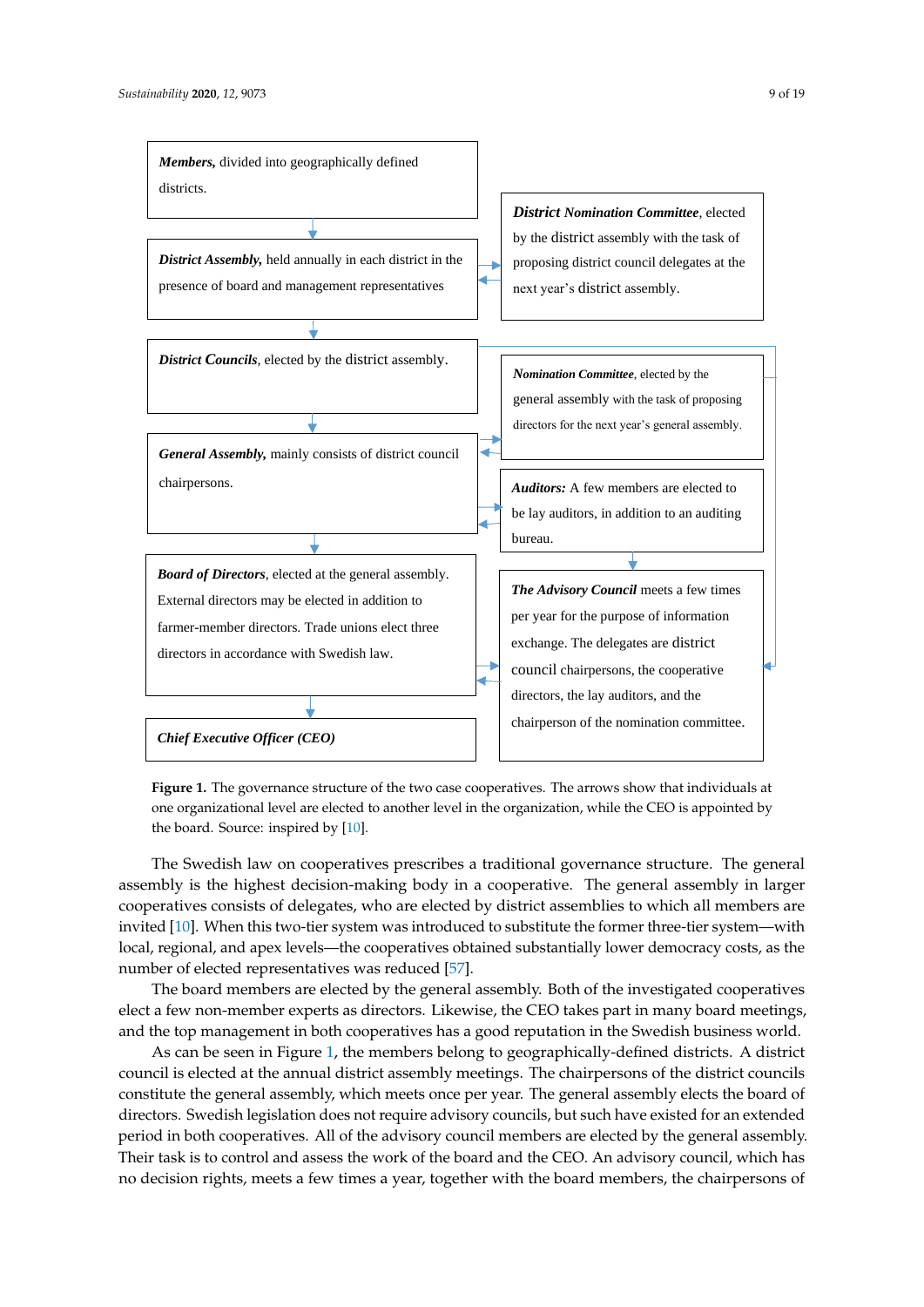the district councils, a few other chairpersons from the largest districts, the chairperson of the general assembly's nomination committee, and the lay auditors [\[10\]](#page-16-8).

Nomination committees are not required by law, but they exist whenever an election is to take place [\[58\]](#page-18-13). A committee proposes one candidate for each of the positions that are to be filled. The committee members are elected at the preceding year's assembly meeting from among the members.

The general assembly not only appoints an auditing bureau, but also elects lay auditors from among the members. A few members are tasked with the analysis of the work of the board and the CEO. This practice has been followed in all cooperatives for an extended period, but no legal requirements exist.

## <span id="page-9-0"></span>**4. Data Collection**

This study requires a qualitative approach in the form of case studies [\[59](#page-18-14)[–61\]](#page-18-15). It was not possible to specify beforehand which data were needed in order to outline the governance of the two cooperatives. There was a need for two-way communication with follow-up questions. For that purpose, the data was collected through semi-structured interviews with key informants. The interviews were conducted either in person or by phone.

During the summer of 2016, the research team conducted interviews with eight delegates of Lantmännen's district councils and six delegates from Södra's district councils, mainly face-to-face at the interviewees' farms, throughout the cooperatives' operating areas. The interviewees were identified through a process of random sampling. During the spring and summer of 2017, telephone interviews were conducted with the chairperson, two other directors of Lantmännen, the head of member relations, and the CEO. The corresponding representatives were interviewed at Södra, but the chairperson declined due to limited time, and unfortunately, it was not possible to set a new date for an interview.

All of the interviews were recorded. Written summaries were sent to the respondents with a request for eventual corrections. All of the interviewees responded. Most of them had no corrections to the summaries. The few comments were of a clarifying nature.

The semi-structured interviews were conducted with one set of questions for each interview with the district council delegates in both cooperatives, and another set of questions for the interviews with all of the board representatives in both cooperatives. Because the interviews focused on ways of handling agency problems, there were questions about information exchanges, meetings, responsibilities, member involvement, and similar variables. Before the interviews, the authors compiled question guides for the different categories of interviewees. The questions to the district council members were categorized in the following classes: (1) in relation to the members; (2) in relation to the board; (3) information channels and meeting arenas; and (4) the district council's role. Likewise, the questions concerning the boards of directors contained issues in the following categories: (1) in relation to the district council chairpersons; (2) in relation to the management; (3) information channels and meeting arenas; and (4) the role of the board. The following section's account of the interview results are categorized in the same way, while the results in Section [6](#page-14-0) are interpreted in terms of social capital theory.

#### <span id="page-9-1"></span>**5. Results**

#### *5.1. Lantmännen's District Councils*

*Relation to the members*, the district council delegates regretted that the members rarely contacted them. The reasons mentioned were that the districts had become large, both in geographical terms and in the number of members. Some interviewees believed that the low frequency of the contact from the members was because the members perceived a long distance between them and the district council delegates. There was less commitment within heterogeneous districts. Likewise, Lantmännen's policy of redistributing profits made the members satisfied and less active.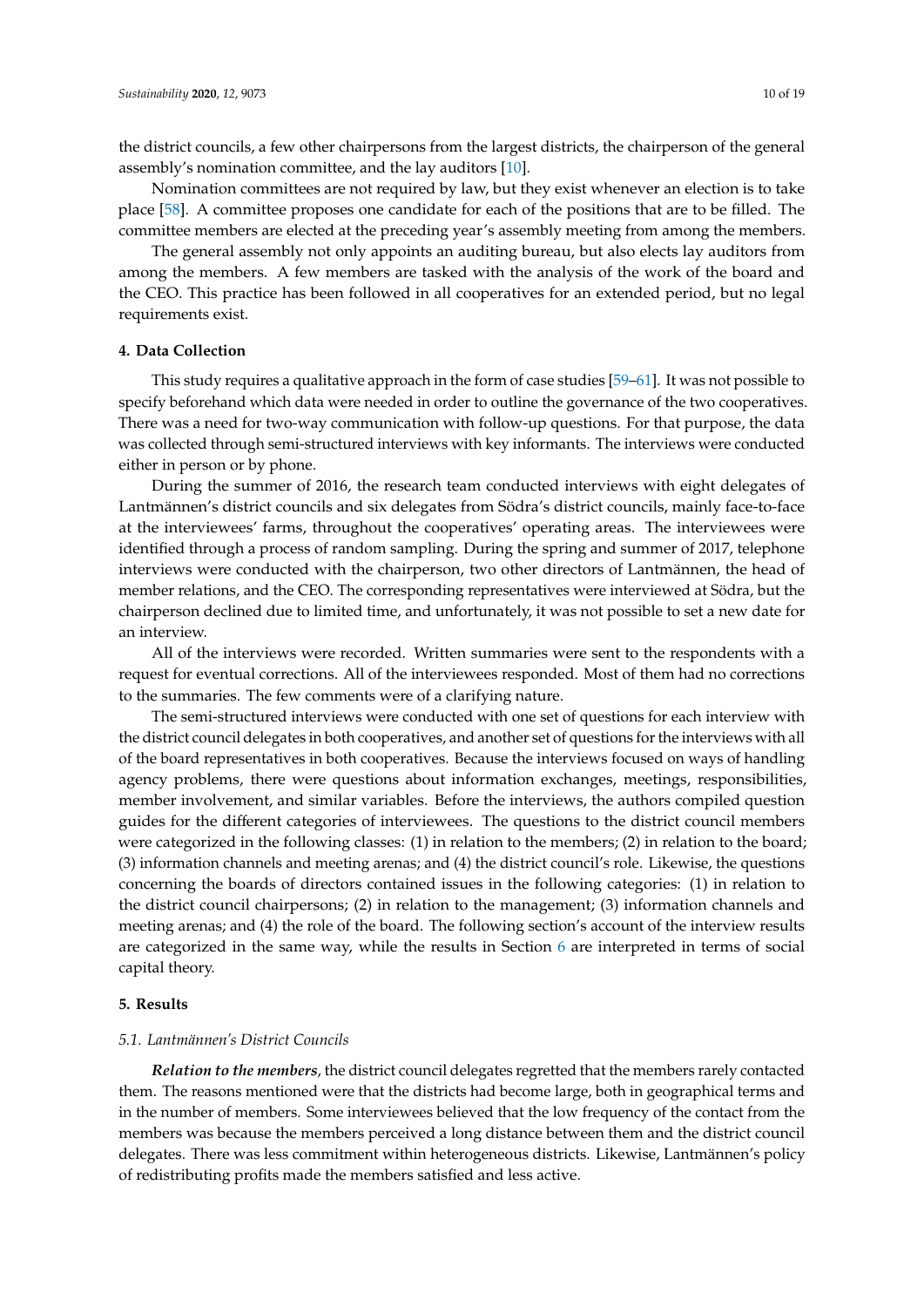Several respondents said that members read the annual reports as well as other written statements. The members were fairly engaged in Lantmännen's activities. The interviewees, however, raised a concern when it comes to the member attendance at the meetings arranged by the district council. Production-oriented meetings and farm visits were better-attended than meetings about strategic, economic, or 'cooperative' issues.

Some interviewees said that it was difficult to decide which member sub-group to listen to, but "you learn who to listen to after a while". They stressed that it was central to always "hear members out, but use your common sense when it comes to which opinions to transmit to the board". They said that it was important to develop trust among members, as well as to be good at adjusting the way in which the communication is carried out.

*Relation to the board*: a core characteristic of being a district council delegate, mentioned by the interviewees, is: "you have to consider it as a vocation". Obtaining trust for the district council member among the Lantmännen's board of directors was crucial. The importance of being able to discuss issues with the board members was also stressed. It should be kept in mind that the firm is a cooperative, which means that short-term profits are not the only focus.

*Information channels and meeting arenas*: the interviewees believed that members read the newsletter, since the issues brought up there were the same ones that members raised when meeting district council delegates. One interviewee said: "In a way [the newsletter] *is* Lantmännen". The interviewees said that few members took the time to read the entire annual report: the main reasons given were that the report is too verbose, with more than 100 pages. However, the summary of the annual report was read by many members.

The interviewees considered the website to be an important source of information, as arenas for digital meetings will be, but the respondents stressed the importance of continuously updating all of the websites. Besides being a source of information, the Internet will be valuable for "virtual meetings".

The respondents felt that offering courses and information meetings to members was important. Over the years, Lantmännen has offered both courses and meetings. These have focused on being an owner of a cooperative, how the cooperative's operations are run, and the benefits for its members. Every fall, Lantmännen arranges meetings about the role of being a member of a cooperative.

Most district council delegates stressed the importance of the advisory council. "It is a very important arena for discussions and the dissemination of information", said one respondent. The discussions of the advisory council improved once they were made confidential. Before confidentiality was introduced, the delegates were concerned about what issues discussed by the advisory council could be mentioned to members. One interviewee described how he handled this: "Things I am allowed to talk to members about, I write down, while the rest I keep in my head".

*The district councils' role:* district council delegates have a twofold task: forwarding member opinions to the board, and explaining the decisions made by the board to the members and discussing them, mainly at meetings but, in some cases, also in member leaflets. Some of the interviewees mentioned that it is important to reach a situation where "both members and directors trust you, and be able to alternate between discussing with members and directors". The Lantmännen District Council delegates think that there is a relatively short distance between the members and the board. Some members even contact the directors instead of turning to district council delegates.

#### *5.2. Södra's District Councils*

*Relation to members*: all of the members have their forest estates in the Södra area, but an increasing number do not live on these estates. This group is often less involved in forestry. This leads to problems when district meetings and activities are arranged, since most non-residential members live far away. One way to improve attendance is to announce that an important strategic issue will be discussed at a district meeting, and another method is to announce that one of the directors will be attending a meeting.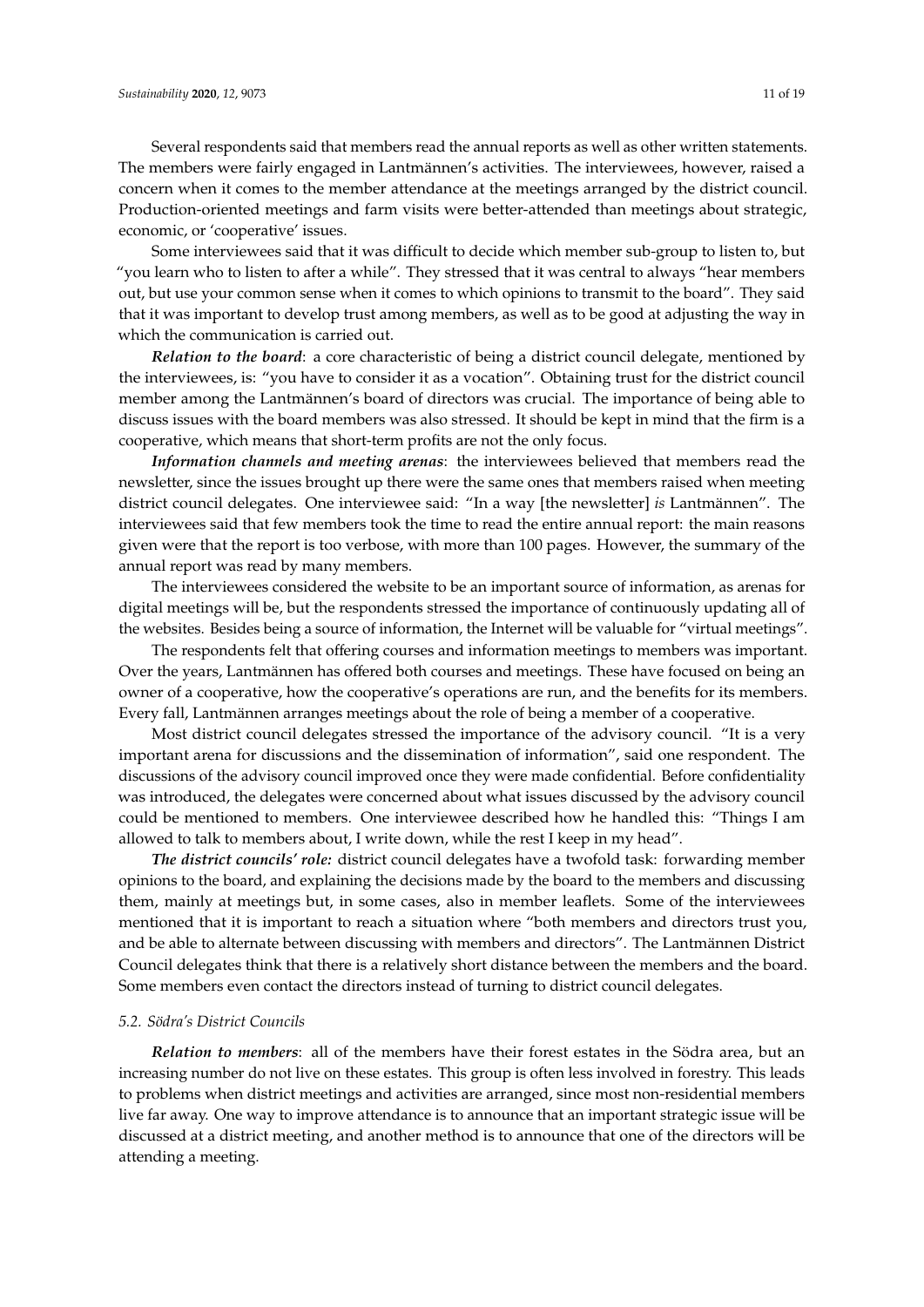The district council delegates struggle with the low commitment of some member groups, as well as a lack of knowledge about how cooperatives work and the markets in which Södra acts. Some cooperative vocabulary is not understood by some members. Dealing with this requires good communication skills and trust building.

The district council delegates said that members seldom contact them, and if they do, the contact is usually initiated by a specific incident, for example, "when the CEO was sacked", as one of the respondents said. The poor member contact was explained by the merging of the districts, which meant that some members had to travel far to attend a member meeting. The number of district council delegates is decreasing, but the requirements put on these, in terms of interacting with members, have remained the same, or are increasing.

One district council delegate said that one reason why members tend not to come to member meetings is that they think the agenda mainly concerns formal issues and information from the board, and listening to this is a waste of time. They would instead prefer to be informed through the website, for instance. This delegate said that the members' interest in attending meetings would increase if the board would "present a 'real problem' to be discussed at the meeting".

Another issue mentioned in the interviews was the average age of the members, which was high, and the elderly members were more likely to attend the meetings more often than younger members. This led to a tendency to "stick with old ideas and that younger members do not learn about the cooperative". Biannually, so-called 'Owner Meetings' are arranged, where 8–10 members are invited. These meetings focus on issues related to the ownership of Södra. Those who attend these meetings are usually satisfied, the respondents said, but a problem is that only a few members attend these meetings.

*Relation to the board:* the interviewees described the dual role of district council delegates as both "taking care of the Södra brand, and offering 'member service'". They appreciated the latter role as the most interesting. Some expressed the idea that some of the duties of the former role could be handed over to the officials of the cooperative.

*Information channels and meeting arenas*: the newsletters published by the headquarters are read by members, while the annual reports are not. As at Lantmännen, even Södra District Council delegates admitted that they did not read the entire annual report. The district councils' newsletters about the events in the district were read by most members. The courses offered to members in the district—often with forestry production content—were appreciated by many members, according to the respondents.

The Södra Advisory Council meets three or four times a year. It is a forum for district council chairpersons and board members. The interviewees said that the advisory council meetings are very valuable; they decrease the distance between the districts and the board, and the issues discussed are interesting. One of the respondents, who had been a district council delegate for Lantmännen and attended the meetings of the Lantmännen Advisory Council, said: "it feels as if you are closer to the board of Södra", which he believed could be a result of the difference in the geographic size and the scope of the two cooperatives.

*The district councils' role:* each district council delegate has a certain area of responsibility, for example, issues related to safety, policy, and rules and regulations. The idea is that a district council should be prepared to arrange meetings and courses when the need appears. The district councils entail "monitoring local business policy and organizing training courses and member activities". The delegates "play a key role in dialogues with individual members".

Because a district council is the link between the members and the board, trust is essential. One problem mentioned by the interviewees is that the average age in the district councils is fairly high. Furthermore, because some members live far away from Södra's area, there are problems relating to meeting attendance and member commitment.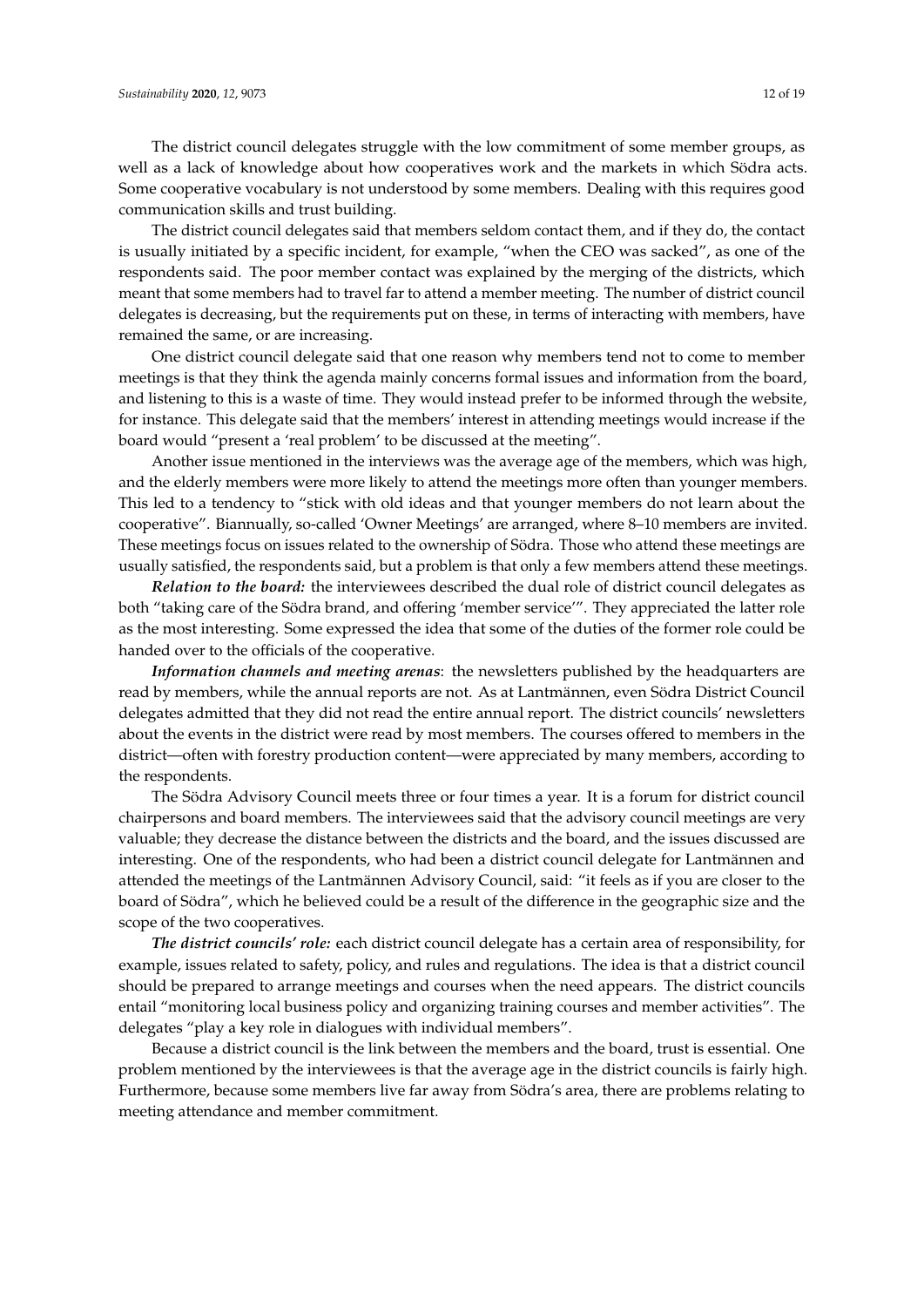## *5.3. Lantmännen's Board of Directors*

*Relation to district council chairpersons:* the directors highly appreciated meeting the district council chairs at the advisory council meetings. These meetings gave the directors the possibility to discuss strategic issues with the district council chairpersons, as well as to listen to the members' opinions presented by the district council chairpersons. Some people also met a few times each year to discuss issues such as "being an owner of Lantmännen", and the strategic and financial issues.

*Relation to management*: all of the interviewees stressed the importance of keeping the roles of the board and the CEO separate: "The board should focus on strategic issues, while the CEO focuses on operational issues". Because the CEO "controls all the resources, it is important that the board makes the strategic decisions". The chairperson said that the division of roles was clear and decided upon, but "you have to constantly repeat it—especially since there are new board directors as well as new staff in the management team".

Lantmännen has a recurring item at the board meetings, labelled 'information from the CEO,' where the CEO discusses "how the board thinks he is to act in different ongoing issues, which is valuable both for him and the board members". The chairperson and CEO also have recurrent follow-up meetings between the board meetings, in order to discuss current problems and developments.

The CEO is evaluated throughout the year. The CEO is asked to present quarterly financial reports of about 40 pages at the board meetings, focusing on financial issues, as well as "a monthly report, focusing on the results generated". Once a year, the CEO's performance is analyzed more deeply during a board meeting without the CEO present. The result of this CEO evaluation is discussed by the chairperson and the CEO.

*Information channels and arenas*: Lantmännen publishes a traditional annual report as well as a report on Social Corporate Responsibility. The reports are offered to the members both via the website and via e-mail. These extensive publications are summarized in a short publication, with a focus on the financial data, and are offered to members on the website as well.

All of the interviewees said that the newsletters are an important information channel. The chairperson and the CEO write about current issues and summarize recent business developments. As a complement to the newsletter, Lantmännen has a member portal at its website, as well as a Facebook group. This is mainly in order to reach younger members, one respondent said. Lantmännen is convinced that there will be a need for more digital communication channels, and the cooperative is developing such channels.

The Lantmännen Advisory Council is seen by the directors as a valuable meeting arena, especially after these discussions became confidential. One director, who also sits on the boards of other firms, summarized the main difference between these boards and that of Lantmännen: "the anchoring process, without a doubt!" He said that the anchoring process, including the discussion of strategic plans in the advisory council, has an important role, since it "gives members the possibility to understand the logic behind the strategy discussed also in cases when members do not agree".

The member newsletters are published on the external website about four times per year, and usually cover 24 pages. Such newsletters treat recent market events, explain cooperative vocabulary, and present internal facts and figures. In some districts, the newsletters are distributed by mail to the members. In order to simplify for district council delegates, there is a policy that, when major events are about to take place, the district council delegates should be informed at least 24 h before the members are informed.

*The role of the board*: in 2016, the Lantmännen Board of Directors consisted of nine directors and three employee representatives. The deputy chairperson said that he "has always had the opinion that a board should not have more than seven directors", but that opinion has now changed. He used the argument that the risk for "freeriding directors" is higher in a large board, but now he thinks that this risk can be balanced by the possibility of having a board that has the required competences and time to fulfil the task of a director. Hence, his opinion today is that nine directors are necessary for Lantmännen. The secretary of the board is the Chief Legal Officer (CLO), because it is convenient to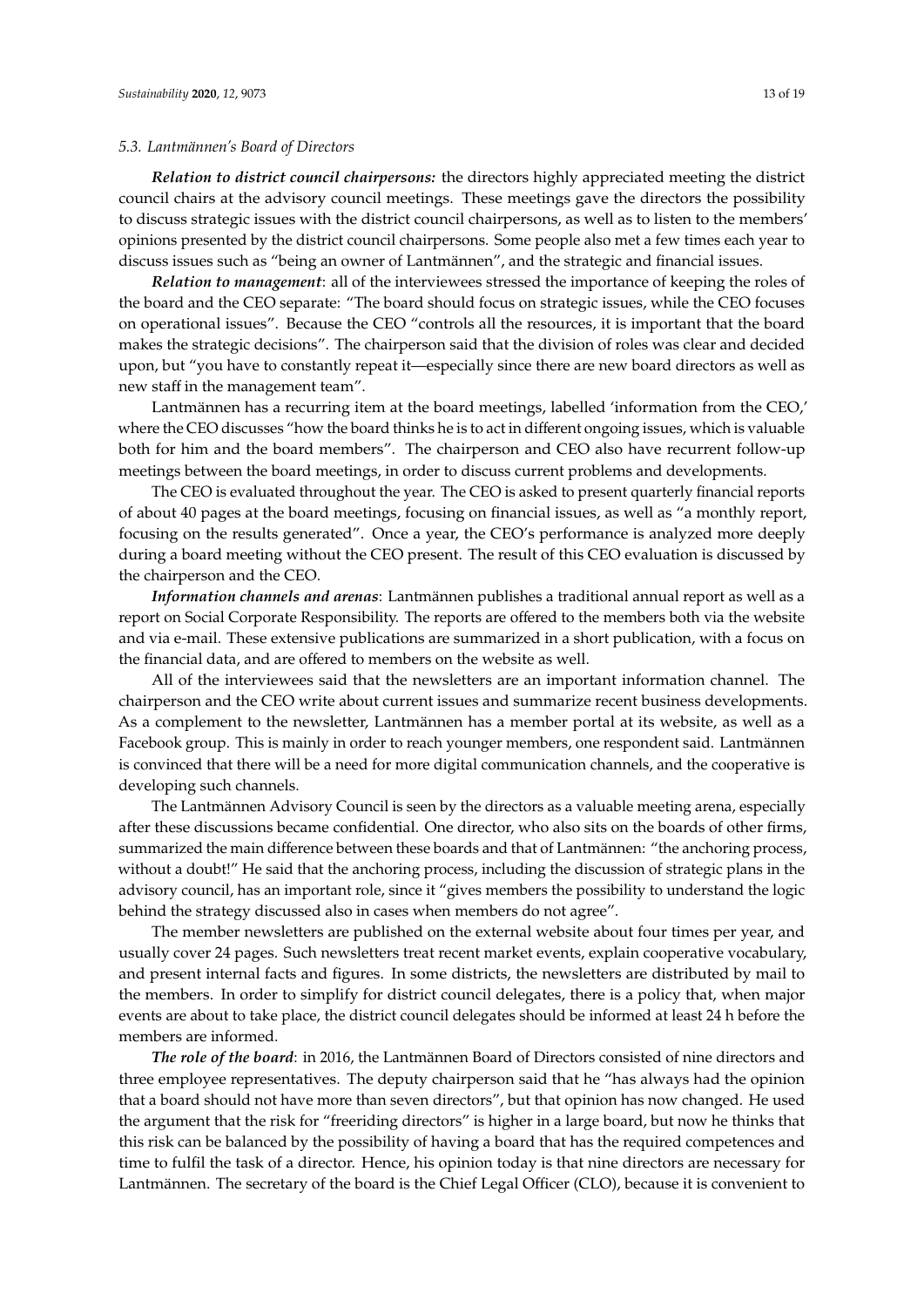have a person with legal knowledge present at the board meetings. Lantmännen has a work group that prepares the agenda for the board meetings. The group consists of the chairperson, the deputy chairperson, the secretary, the CEO and the Chief Financial Officer (CFO). There are 13 board meetings per year.

The deputy chairperson said that the experience of the two external directors is very beneficial for the board's work. The external directors must, however, be aware of the special characteristics of a cooperative, and must understand that close contact with members is a necessary aspect of running a cooperative.

All of the documents needed at the board meetings are to be downloaded from the website and read. One director said that all of the documents must reach all of the board members, and the documents must not be spread outside the board. One goal is to introduce a similar web-based system for documents to be read in preparation for district council meetings.

## *5.4. Södra's Board of Directors*

*Relation to district council chairpersons*: the Södra Advisory Council comprises 36 district chairpersons, as well as the directors. This arena is highly valued by the directors. One of them said that the advisory council is a well-functioning forum for discussions, as it supports the district council delegates in their contact with the members. He concluded by saying: "without the advisory council, frustration and irritation among members would easily arise and lead to a 'we and them' mentality, which might threaten cooperative collaboration".

*Relation to management:* Södra's respondents stressed the importance of keeping the roles of the board and the CEO separate. They mentioned that it is necessary to occasionally discuss this and decide: "where the boundary between the board and CEO is", as the deputy chairperson said.

The CEO said: "a good CEO may offset a bad board, but a good board cannot offset a bad CEO", concluding that the ambition is to have both a good board and a good CEO. If the chairperson and the CEO have a good relationship, the situation is optimal, he concluded. He also stressed the importance of the CEO knowing what is unique for cooperative governance. The chairperson and the CEO have frequent discussions, which is a key component for reaching a point where the board contributes to successful development. The CEO is evaluated yearly in a board meeting where he is not present. In addition to this, the CEO is sometimes evaluated "in a deeper way", but the interviewees thought that it is usually sufficient to evaluate the CEO through the ongoing discussions between him and the chairperson, and through one yearly evaluation by the board.

*Information channels and arenas*: the annual reports and the Corporate Social Responsibility reports are accessible through Södra's website, and so are the member newsletters. All of the interviewees said that digital information channels—as well as meeting arenas—will be developed, partly because the members require it, and partly in order to handle the members who live far from their forest estates. Södra has a policy that at least one director and one representative from the management team are to take part in the annual district meetings.

The advisory council constitutes a valuable meeting arena, respondents said, but more informal meetings are arranged both between the district council delegates and the directors, and between the latter and the members. The member relations officer is also frequently contacted by the members. When they cannot give an answer, they forward the member concern either to the board or to the management team.

*The role of the board:* the Södra Board of Directors had twelve seats in 2016. Södra had one external director, who was appreciated by the vice chair, who was one of the interviewees. He said that external directors bring specialized knowledge and new ideas. In 2016, Södra's board had seven physical meetings, and four digital meetings. The deputy chairperson said that it is important to plan the meetings well, making sure that all of the necessary issues are dealt with annually. The Södra Member Relations Officer acts as the board secretary, which is valuable, the deputy chairperson said,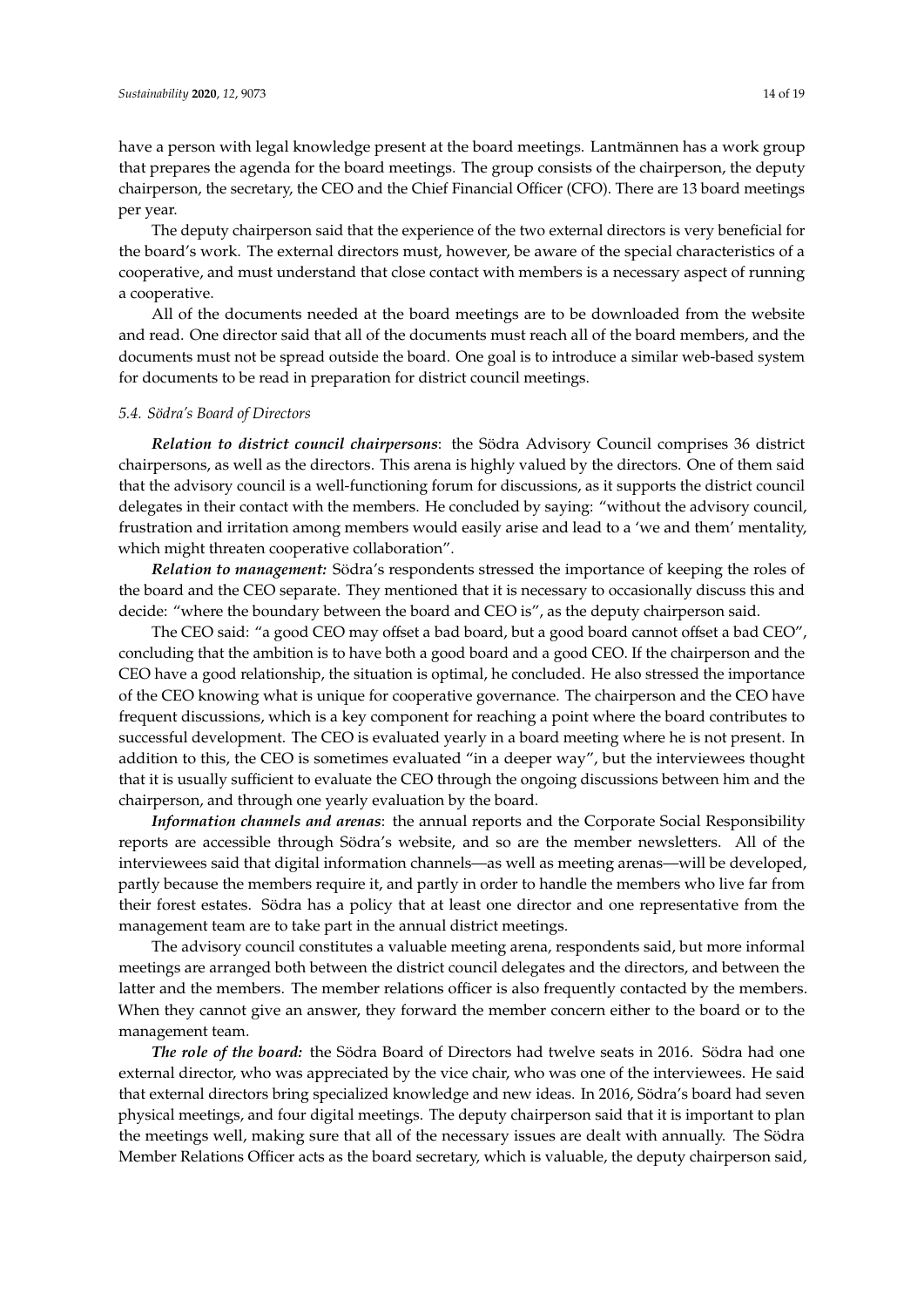since this simplifies the link both between the board and the members, and between the board and the business activities, because the CEO is also present at the board meetings.

Södra's current CEO has been on about 50 boards over the years. He thinks this experience is beneficial for his job. One benefit he mentioned is that he understands the two roles, i.e., the roles of a board and a CEO, and the fact that there is an information asymmetry between the board and the CEO. He appreciated that the chairperson and the CEO prepared the board meetings in a way that leads to "the relevant issues being discussed at the board meetings". The CEO said: "the relationship between CEO and chairperson is crucial". The board evaluates the CEO's performance every year at a meeting without the CEO being present. If adjustments are found to be necessary, the chairperson is responsible for communicating this to the CEO.

## <span id="page-14-0"></span>**6. Discussion**

This study supports the conclusions of Morfi, Nilsson, Hakelius and Karantininis (in press) [\[4\]](#page-16-2) when these authors wrote about the essential role that *social capital* has in cooperative governance. A well-functioning government depends on the elected representatives' involvement. In accordance with Morfi, Nilsson and Österberg (2018) [\[10\]](#page-16-8), it was found that elected representatives' motivations are often various types of personal satisfaction, not least the possibility to interact with other representatives, and with rank-and-file members. The ability to build up positive relations to others is important.

The advisory councils play a crucial role for interactions to be fruitful throughout the membership hierarchy. The representatives from both the board of directors and the district councils appreciate their discussion during the advisory council meetings. The meetings are important for transferring knowledge about opinions at the grassroots and leadership levels. Participating in the advisory council meetings is also important for the participants' self-esteem.

For social interaction to be stimulating, the individuals must experience progress. The meetings and discussions not only result in decisions, but they are also a confirmation of the participants' achievements. As Eisenhardt [\[62\]](#page-18-16) suggests, social confirmation is important when the targeted achievement cannot be measured, such as governance tasks, for which it is not possible to construct an effective incentive scheme. Both of the investigated cooperatives had measurable goals of a financial character—i.e., profits, dividends, and patronage refunds—but it is not possible to estimate the ways in which the individual elected representatives contribute to these goals.

Many members were not much involved in the governance of either cooperative. However, the members voluntarily decided whether to abstain from participation or not. The respondents' explanation was that member passivity is due to *satisfaction* and *trust* in the elected representatives, which is in accordance with Nilsson and Svendsen [\[20\]](#page-17-2). The data indicates that passivity occurs more often in certain member groups. Small and part-time members of Lantmännen have weak incentives to involve themselves. Non-resident forest owners do not care much about member democracy. In short, when small member groups are passive, there is no reason to worry, especially as these members account for a small share of the cooperatives' business activities.

This study supports Kronholm and Wästerlund [\[9\]](#page-16-7) in their observation that there is a problem when elderly members, in particular, are active, and try to influence their cooperative to follow outdated policies. In order to handle this problem, the elected representatives must have social skills.

*Information exchange* is essential on all levels of the hierarchy, even though all communication is costly [\[8,](#page-16-6)[32\]](#page-17-12). The amount of information transferred electronically has increased. The district council delegates communicate with their members about what takes place at higher levels of the hierarchy, whereby they create an understanding of the mission and the structure of the cooperative's business operations. The members learn the logic behind the cooperative's market strategies and financial arrangements. They may talk about their joint interests as well as issues concerning production.

The meetings that the district councils arrange for the members of the districts contribute to the creation of a *sense of community*, and even cohesion. Common norms are reinforced when members meet and fraternize [\[4,](#page-16-2)[63\]](#page-18-17). The members have widespread agreement about their cooperative's financial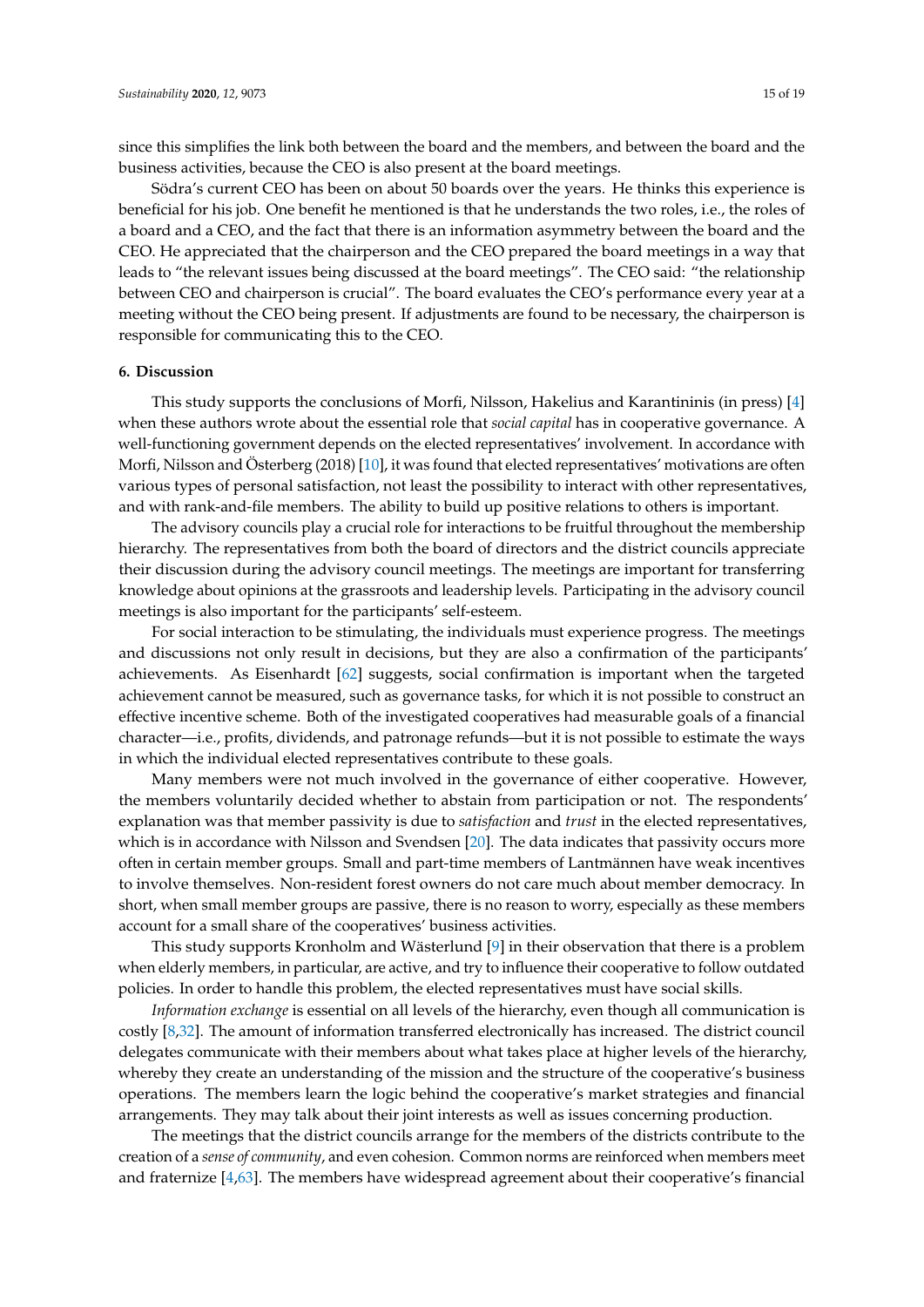and marketing orientation. The meetings have the major social significance of helping the members to become more acquainted with each other, thereby stimulating a sense of community.

While personal meetings are likely to have a higher impact on social community, there is also much written information within the democratic member system in the form of newsletters and websites. Electronic communication allows for reciprocal information exchange. The newsletters contain material written by the members.

The membership within a district is often too large to allow for personal acquaintances among everybody, but at least the district council chairpersons are well-known among the members, whereby there is potential to bridge social capital. It is likely that the chairpersons enjoy legitimacy and trust among the members, especially as the chairpersons have interesting information to convey. A certain degree of *bonding social capital* is likely to exist among the various district chairpersons, and between these chairpersons and the directors, as these have regular discussions during the meetings with the advisory council.

The heterogeneity of the memberships is reduced through *information exchange*. All of the members receive the same information from headquarters. The district information given to the members originates at the headquarters. The newsletters are perceived by the members to be informative, and they are appreciated. Their messages are based on market considerations, which the members understand.

Even though both cooperatives had professional leadership that secured financially sound results, their governance was characterized by a great deal of *social capital* [\[28\]](#page-17-8). Being a director is honorable, and provides a strong network with other important people. Directors enjoy a great deal of social capital, especially if a firm is successful. Leadership and especially the management team influence the discussion climate among members. The cooperative CEOs had a strong position, and the chairperson and the CEO prepared all of the board meetings jointly.

The *nomination committees* and the *lay auditors* gave legitimacy to the governance of the cooperatives. These units ensured the members that the board of directors and the district councils could be trusted. These bodies gave the members stronger control over their elected representatives, thus ensuring that they fulfilled their tasks.

## <span id="page-15-0"></span>**7. Conclusions**

This study explored the logic behind the governance structures of Sweden's two largest agricultural cooperatives. The analyses found that the democratic member system was characterized by a large amount of *social capital* throughout the membership hierarchy. The governance of the two cooperatives followed the principles of traditional cooperation. This may seem surprising, as the cooperatives' large and heterogeneous memberships and their complex business operations would, according to previous research, create member passivity.

The explanation is that the cooperatives have a hybrid character, in the sense that ownership is largely individualized, and the business relations with the members are market based. These hybrid attributes contributed to creating member involvement in the governance. These attributes help the cooperatives to support the members in their roles as both patrons and owners. The investigated cooperatives applied a policy of trading with their members on market conditions, although they also paid patronage refunds. This policy means that the cooperatives are profit-oriented. A large part of the profits is transferred to the members as bonus shares, and as dividends on common shares, bonus shares, and preferred shares. As shares are tradable among the members at a market rate, the members want their shares to have a high market price. Membership heterogeneity has less importance, since the members have an interest in high return on their capital. They are incentivized to invest and trade with their cooperatives, and sufficiently many members involve themselves in governance. The members also accept that centralized power is necessary in a cooperative with complex business operations.

The investigated cooperatives enjoy legitimacy because the members consider the cooperatives to support their economy. The elected representatives can see various problems, but they appreciate their tasks, and they are appreciated by the members. The existence of different organizational units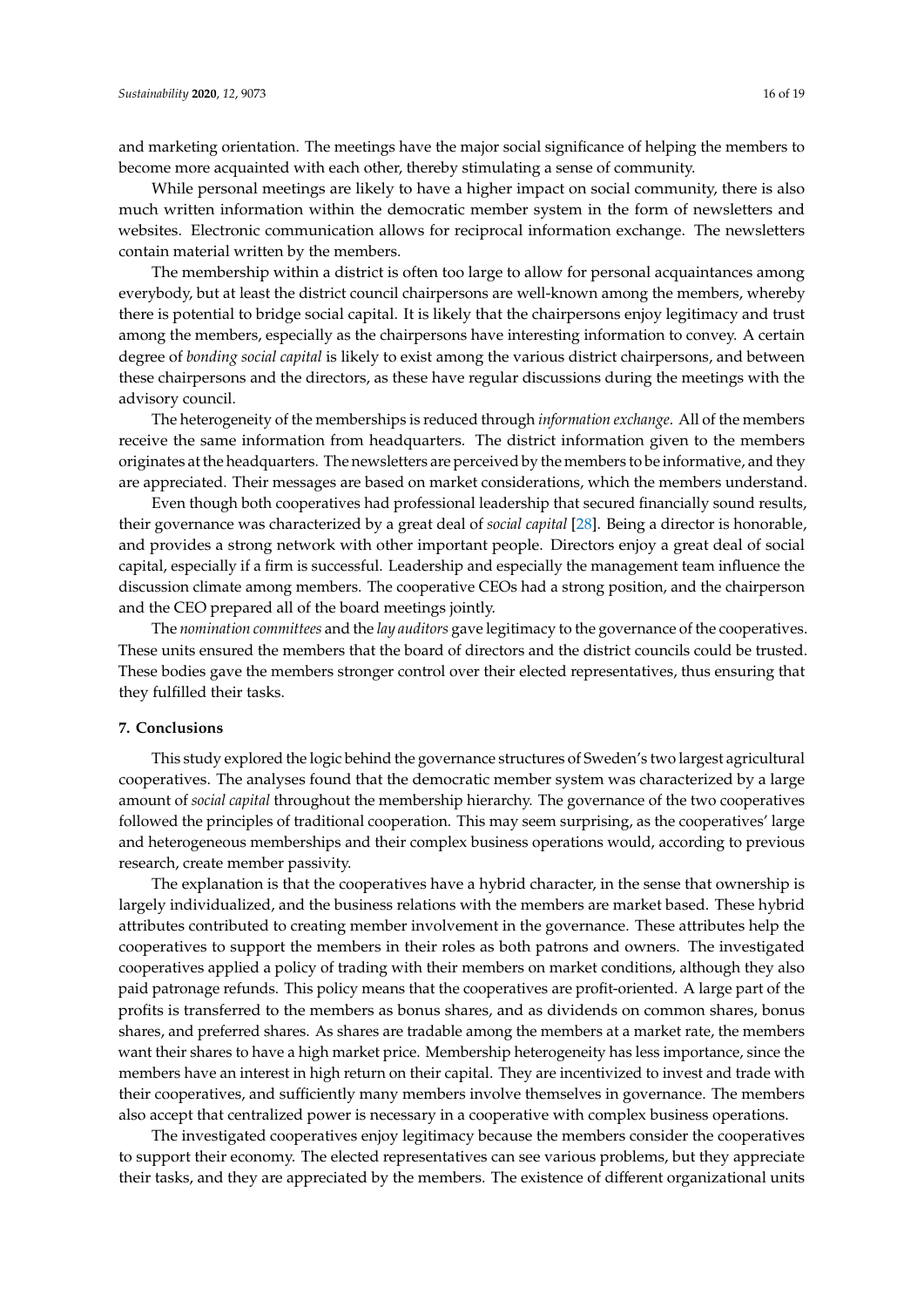contributes to social capital in the democratic member system, which reduces agency problems within the membership hierarchy.

A theoretical contribution of this study is the observation that cooperatives with large and heterogeneous memberships, and with sizeable and complex operations, do not necessarily have problems concerning their member governance. They may have a genuinely member-democratic governance structure as a consequence of individualized member ownership and market-set trading.

**Author Contributions:** Conceptualization, K.H. and J.N.; Data curation, K.H.; Formal analysis, J.N.; Investigation, K.H.; Methodology, J.N.; Writing—original draft, K.H. and J.N.; Writing—review and editing, K.H. and J.N. All authors have read and agreed to the published version of the manuscript.

**Funding:** This research received no external funding.

**Conflicts of Interest:** The authors declare no conflict of interest.

## **References**

- <span id="page-16-0"></span>1. Nilsson, J.; Helgesson, M.; Rommel, J.; Svensson, E. Forest-owner support for their cooperative's provision of public goods. *For. Policy Econ.* **2020**, *115*, 1–10. [\[CrossRef\]](http://dx.doi.org/10.1016/j.forpol.2020.102156)
- <span id="page-16-1"></span>2. Böök, S.-Å.; Johansson, T. *The Co-Operative Movement in Sweden: Past, Present—The Future: An Overview*; Swedish Society for Co-operative: Stockholm, Sweden, 1988.
- <span id="page-16-15"></span>3. Hakelius, K. Understanding the board of Swedish farmer cooperatives—Cases focusing on board composition and interaction patterns. *J. Coop. Org. Manag.* **2018**, *6*, 45–52. [\[CrossRef\]](http://dx.doi.org/10.1016/j.jcom.2018.06.001)
- <span id="page-16-2"></span>4. Morfi, C.; Nilsson, J.; Hakelius, K.; Karantininis, K. Social networks and member participation in cooperative governance. *Agribusiness* **2020**. Available online: https://[onlinelibrary.wiley.com](https://onlinelibrary.wiley.com/doi/epdf/10.1002/agr.21660)/doi/epdf/10.1002/agr.21660 (accessed on 13 May 2020). [\[CrossRef\]](http://dx.doi.org/10.1002/agr.21660)
- <span id="page-16-3"></span>5. Hanisch, M.; Rommel, J.M. *Support for Farmer Cooperatives. EU Synthesis and Comparative Analysis Report*; Internal governance: Wageningen, The Netherlands, 2012.
- <span id="page-16-4"></span>6. Bijman, J.; Hanisch, M.; van der Sangen, G. Shifting control? The changes of internal governance in agricultural cooperatives in the EU. *Ann. Public Coop. Econ.* **2014**, *85*, 641–661. [\[CrossRef\]](http://dx.doi.org/10.1111/apce.12055)
- <span id="page-16-5"></span>7. Hendrikse, G. Two vignettes regarding boards in cooperatives versus corporations. In *Vertical Markets and Cooperative Hierarchies*; Karantininis, K., Nilsson, J., Eds.; Springer: Dordrecht, The Netherlends, 2007; pp. 137–150.
- <span id="page-16-6"></span>8. Cechin, A.; Bijman, J.; Pascucci, S.; Zyberszaijn, D.; Omta, O. Drivers of pro-active member participation in agricultural cooperatives: Evidence from Brazil. *Ann. Public Coop. Econ.* **2013**, *84*, 443–468. [\[CrossRef\]](http://dx.doi.org/10.1111/apce.12023)
- <span id="page-16-7"></span>9. Kronholm, T.; Wästerlund, D.S. District council members and the importance of member involvement in organizational renewal processes in Swedish Forest Owners" Associations. *Forests* **2013**, *4*, 404–432. [\[CrossRef\]](http://dx.doi.org/10.3390/f4020404)
- <span id="page-16-8"></span>10. Morfi, C.; Nilsson, J.; Österberg, H. Why farmers involve themselves in co-operative district councils. *Ann. Public Coop. Econ.* **2018**, *89*, 581–598. [\[CrossRef\]](http://dx.doi.org/10.1111/apce.12206)
- <span id="page-16-9"></span>11. Österberg, P.; Nilsson, J. Members' perception of their participation in the governance of cooperatives: The key to trust and commitment in agricultural cooperatives. *Agribusiness* **2009**, *25*, 181–197. [\[CrossRef\]](http://dx.doi.org/10.1002/agr.20200)
- <span id="page-16-10"></span>12. Hernández-Espallardo, M.; Narciso, A.L.; Marcos-Matás, G. Farmers' satisfaction and intention to continue membership in agricultural marketing co-operatives: Neoclassical versus transaction cost considerations. *Eur. Rev. Agric. Econ.* **2013**, *40*, 239–260. [\[CrossRef\]](http://dx.doi.org/10.1093/erae/jbs024)
- 13. Hakelius, K.; Hansson, H. Measuring changes in farmers' attitudes to agricultural cooperatives: Evidence from Swedish agriculture 1993–2013. *Agribusiness* **2016**, *32*, 531–546. [\[CrossRef\]](http://dx.doi.org/10.1002/agr.21464)
- <span id="page-16-11"></span>14. Hakelius, K.; Hansson, H. Members' attitudes towards cooperatives and their perception of agency problems. *Int. Food. Agribus. Manag. Rev.* **2016**, *19*, 23–36. [\[CrossRef\]](http://dx.doi.org/10.22434/IFAMR2015.0219)
- <span id="page-16-12"></span>15. Chaddad, F.R.; Cook, M.L. Understanding new cooperative models: An ownership-control rights typology. *Rev. Agric. Econ.* **2004**, *26*, 348–360. [\[CrossRef\]](http://dx.doi.org/10.1111/j.1467-9353.2004.00184.x)
- <span id="page-16-13"></span>16. Chaddad, F.; Iliopoulos, C. Control rights, governance, and the costs of ownership in agricultural cooperatives. *Agribusiness* **2013**, *29*, 3–22. [\[CrossRef\]](http://dx.doi.org/10.1002/agr.21328)
- <span id="page-16-14"></span>17. Nilsson, J.; Ohlsson, C. The New Zealand dairy cooperatives' adaptation to changing market conditions. *J. Rural Coop.* **2007**, *35*, 43–70.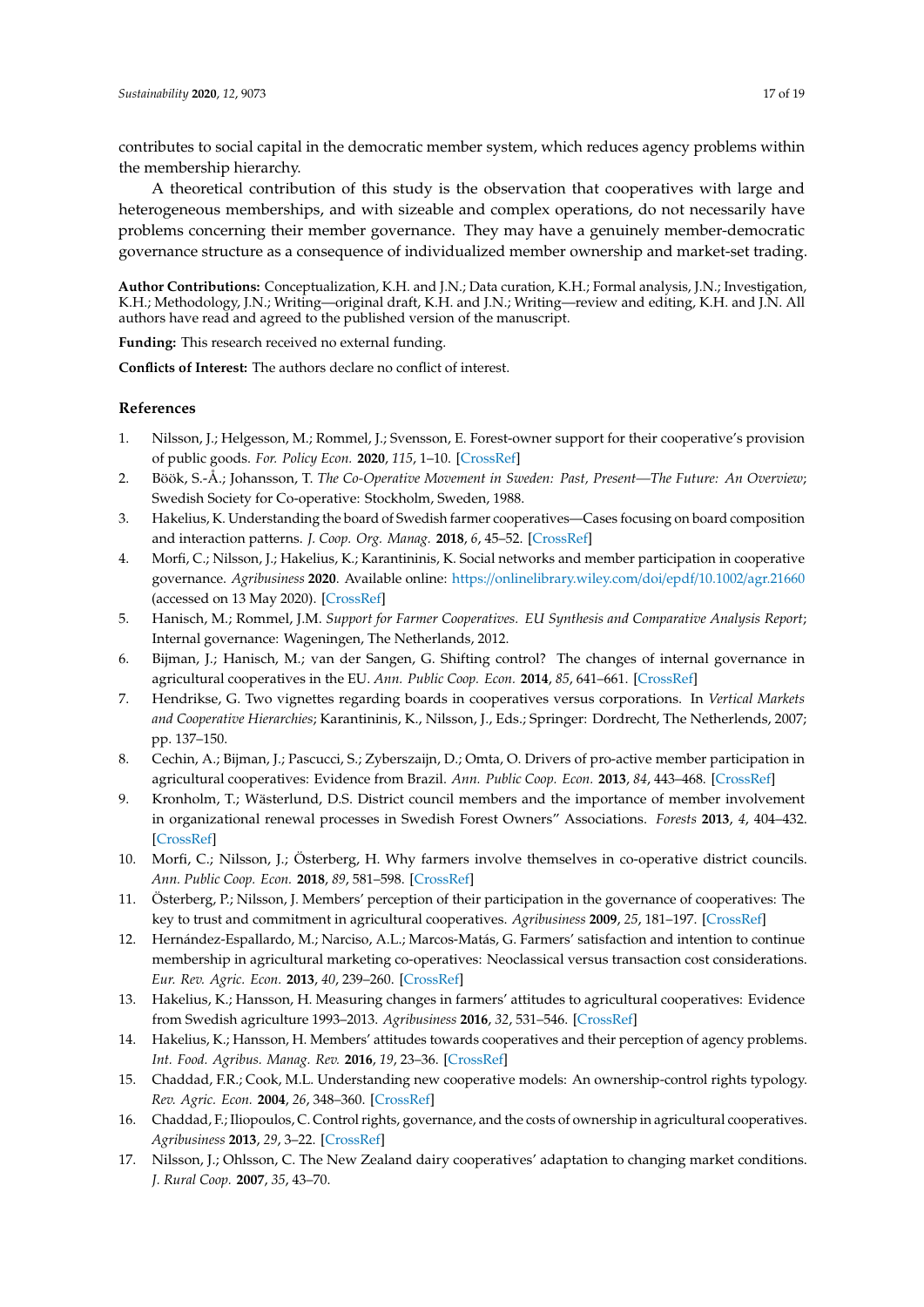- <span id="page-17-0"></span>18. Nilsson, J.; Rydberg, C. Factors behind the Fonterra Shareholders' rejection of the board's capital restructuring plan of 2007. *J. Coop.* **2015**, *30*, 1–27.
- <span id="page-17-1"></span>19. Gaurwitsch, S.; Nilsson, J. Members' readership of annualreports—A cross-national comparison of supply co-operatives. *J. Coop. Stud.* **2010**, *43*, 5–13.
- <span id="page-17-2"></span>20. Nilsson, J.; Svendsen, G.T. Free riding or trust? Why members (do not) monitor their co-operatives. *J. Rural Coop.* **2011**, *39*, 131–150.
- <span id="page-17-3"></span>21. Hendrikse, G.; Bijman, J. Ownership structure in agrifood chains: The marketing cooperative. *Am. J. Agric. Econ.* **2002**, *84*, 104–119. [\[CrossRef\]](http://dx.doi.org/10.1111/1467-8276.00246)
- 22. Hendrikse, G. Contingent control rights in agricultural cooperatives. In *Strategies for Cooperatives*; Theurl, T., Meyer, A.C., Eds.; Shaker Verlag: Maastricht, Germany, 2005.
- 23. Liang, Q.; Hendrikse, G. Cooperative CEO identity and efficient governance: Member or outside CEO? *Agribusiness* **2013**, *29*, 23–38. [\[CrossRef\]](http://dx.doi.org/10.1002/agr.21326)
- <span id="page-17-4"></span>24. Bijman, J.; Hendrikse, G.; van Oijen, A. Accommodating two worlds in one organization: Changing board models in agricultural cooperatives. *Manag. Decis. Econ.* **2013**, *34*, 204–217. [\[CrossRef\]](http://dx.doi.org/10.1002/mde.2584)
- <span id="page-17-5"></span>25. Kyriakopoulos, K.; Meulenberg, M.; Nilsson, J. The impact of cooperative structure & firm culture on market orientation and performance. *Agribusiness* **2004**, *20*, 379–396.
- <span id="page-17-6"></span>26. Kalogeras, N.; Pennings, J.M.E.; Benos, T.; Doumpos, M. Which cooperative ownership model performs better? A financial-decision aid approach. *Agribusiness* **2013**, *29*, 80–95. [\[CrossRef\]](http://dx.doi.org/10.1002/agr.21323)
- <span id="page-17-7"></span>27. Grashuis, J.; Cook, M.L. Toward an updated typology of US farmer cooperatives: Survey evidence of recent hybrid ownership restructuring. In *Management and Governance of Networks. Franchising, Cooperatives, and Strategic Alliances*; Hendrikse, G.W.J., Cliquet, G., Ehrmann, T., Windsperger, J., Eds.; Springer International Publishing: New York, NY, USA, 2017; pp. 149–170.
- <span id="page-17-8"></span>28. Grashuis, J. An exploratory study of ownership and governance interrelationships in traditional and hybrid farmer cooperatives. *Manag. Decis. Econ.* **2018**, *39*, 664–673. [\[CrossRef\]](http://dx.doi.org/10.1002/mde.2936)
- <span id="page-17-9"></span>29. Feng, L.; Friis, A.; Nilsson, J. Social capital among members in grain marketing cooperatives of different sizes. *Agribusiness* **2016**, *32*, 113–126. [\[CrossRef\]](http://dx.doi.org/10.1002/agr.21427)
- <span id="page-17-10"></span>30. Hansmann, H. *The Ownership of Enterprise*; The Belknap Press of Harvard University Press: Cambridge, UK, 1996.
- <span id="page-17-11"></span>31. Pozzobon, D.M.; Zylbersztajn, D.; Bijman, J. How can cooperatives reduce democratic costs without incurring excessive agency costs? *J. Rural Coop.* **2012**, *49*, 119–144.
- <span id="page-17-12"></span>32. Pozzobon, D.M.; Zylbersztajn, D. Democratic costs in member-controlled organizations. *Agribusiness* **2013**, *29*, 112–132. [\[CrossRef\]](http://dx.doi.org/10.1002/agr.21324)
- <span id="page-17-13"></span>33. Sharma, A. Professional as agent: Knowledge asymmetry in agency exchange. *Acad. Manag. Rev.* **1997**, *22*, 758–798. [\[CrossRef\]](http://dx.doi.org/10.5465/amr.1997.9708210725)
- <span id="page-17-14"></span>34. Jensen, M.; Meckling, W. Theory of the firm: Managerial behavior, agency costs, and ownership structure. *J. Financ. Econ.* **1976**, *3*, 305–360. [\[CrossRef\]](http://dx.doi.org/10.1016/0304-405X(76)90026-X)
- <span id="page-17-15"></span>35. Höhler, J.; Kühl, R. Dimensions of member heterogeneity in cooperatives and their impact on organization: A literature review. *Ann. Public Coop. Econ.* **2018**, *89*, 697–712. [\[CrossRef\]](http://dx.doi.org/10.1111/apce.12177)
- <span id="page-17-16"></span>36. Nilsson, J. Organisational principles for co-operative firms. *Scand. J. Manag.* **2001**, *17*, 329–356. [\[CrossRef\]](http://dx.doi.org/10.1016/S0956-5221(01)00010-0)
- <span id="page-17-17"></span>37. Valentinov, V. Social capital and organisational performance: A theoretical perspective. *J. Inst. Innov. Dev. Trans.* **2004**, *8*, 23–33.
- <span id="page-17-18"></span>38. Yu, L.; Nilsson, J. Social Capital and Financial Capital in Chinese Cooperatives. *Sustainability* **2019**, *11*, 2415. [\[CrossRef\]](http://dx.doi.org/10.3390/su11082415)
- <span id="page-17-19"></span>39. Huppé, G.A.; Creech, H. *Developing Social Capital in Networked Governance Initiatives: A Lock-Step Approach*; The International Institute for Sustainable Development: Manitoba, CA, USA, 2012.
- <span id="page-17-20"></span>40. Nahapiet, J.; Ghoshal, S. Social capital, intellectual capital, and the organizational Advantage. *Acad. Manag. Rev.* **1998**, *23*, 242–266. [\[CrossRef\]](http://dx.doi.org/10.5465/amr.1998.533225)
- <span id="page-17-21"></span>41. Gómez-Limón, J.A.; Vera-Toscano, E.; Garrido-Fernández, F.E. Farmers' contribution to agricultural social capital: Evidence from Southern Spain. *Rural Sociol.* **2014**, *79*, 380–410. [\[CrossRef\]](http://dx.doi.org/10.1111/ruso.12034)
- <span id="page-17-22"></span>42. Mayer, R.C.; Davis, J.H.; Schoorman, F.D. An integrative model of organizational trust. *Acad. Manag. Rev.* **1995**, *20*, 709–734. [\[CrossRef\]](http://dx.doi.org/10.5465/amr.1995.9508080335)
- <span id="page-17-23"></span>43. Craig, J.G. *The Nature of Co-Operation*; Black Rose Books: Montréal, CA, USA, 1993.